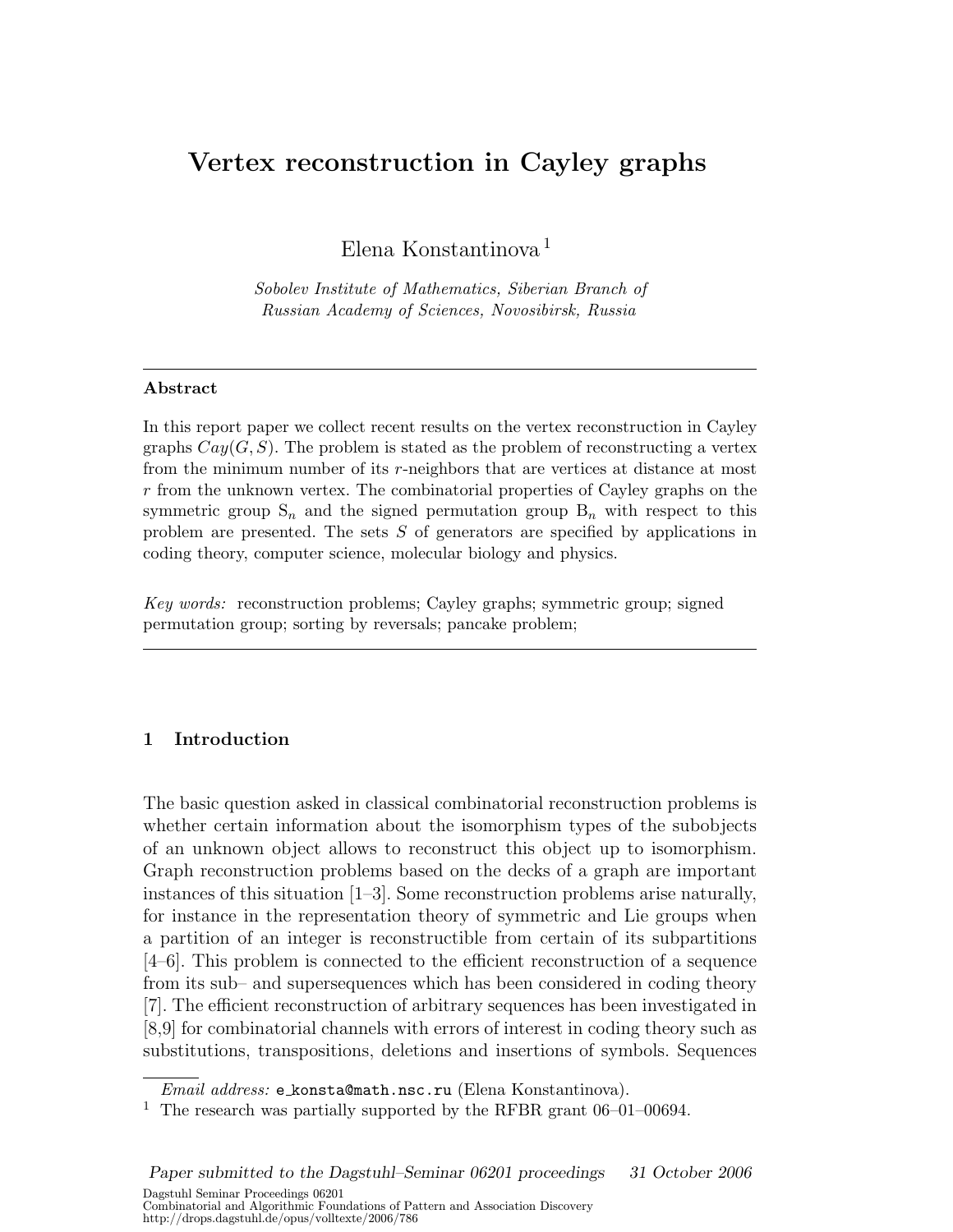are considered as a vertex set V of a graph  $\Gamma = (V, E)$ , where  $(x, y) \in E$  if there exist single errors of the type under consideration which transform  $x$  into y and y into x. Then the corresponding efficient reconstruction problem can be treated as the following graph theory problem. Given a graph  $\Gamma = (V, E)$ and an integer  $r$ , is there the minimum number  $N$  of vertices in the metric balls  $B_r(x)$  such that an arbitrary vertex  $x \in V$  can be identified from any  $N+1$  distinct vertices in  $B_r(x)$ ? It is reduced to finding the value

$$
N(\Gamma, r) = \max_{x, y \in V(\Gamma), \ x \neq y} |B_r(x) \cap B_r(y)|,\tag{1}
$$

since  $N(\Gamma, r) + 1$  is the minimum number of distinct vertices in the metric ball  $B_r(x)$  of an unknown vertex  $x \in V$  which are sufficient to reconstruct this vertex x under the condition that at most  $r$  single errors were happened. The vertices from the set  $B_r(x)$  are r-neighbors of the vertex x.

Reconstruction problems mentioned above deal with some data (graphs, partitions, sequences) which are distorted by some operations on the data. These investigations were continued for reconstructing permutations and signed permutations from their erroneous patterns which are distorted by transpositions or reversals [10–13], where reversals are the operations reversing the order of a substring of a permutation. From the graph–theoretical point of view this is the problem of reconstructing vertices from the minimum number of their r-neighbors in Cayley graphs when the symmetric group  $S_n$  and the signed permutation group  $B_n$  are considered as a group, and the sets of generators are specified by transpositions and reversals. Since vertex sets of Cayley graphs are presented by the group elements, at that time one can say that we have the problem of reconstructing group elements which considered in [14].

These graphs, groups and generators are of exclusive interest in molecular biology, computer science and physics. Why permutations are considered with respect to these operations? In molecular biology, permutations and signed permutations are used to represent sequences of genes in chromosomes and genomes as well. Some of the operations on permutations called genome rearrangements represent evolutionary events. In the 1980's it was shown that the difference in genomes may be explained by a small number of reversals. The problem of determining the smallest number of reversals transforming a given permutation into the identity permutation is called sorting by reversals [15].

Permutations are also used in the representation of interconnection networks which are modeled by Cayley graphs generated by transpositions and reversals [16]. The vertices in such Cayley graphs correspond to processing elements, memory modules, or just switches, and the edges correspond to communication lines. The main advantage in using Cayley graphs as models for interconnection networks is their vertex–transitivity which makes it possible to implement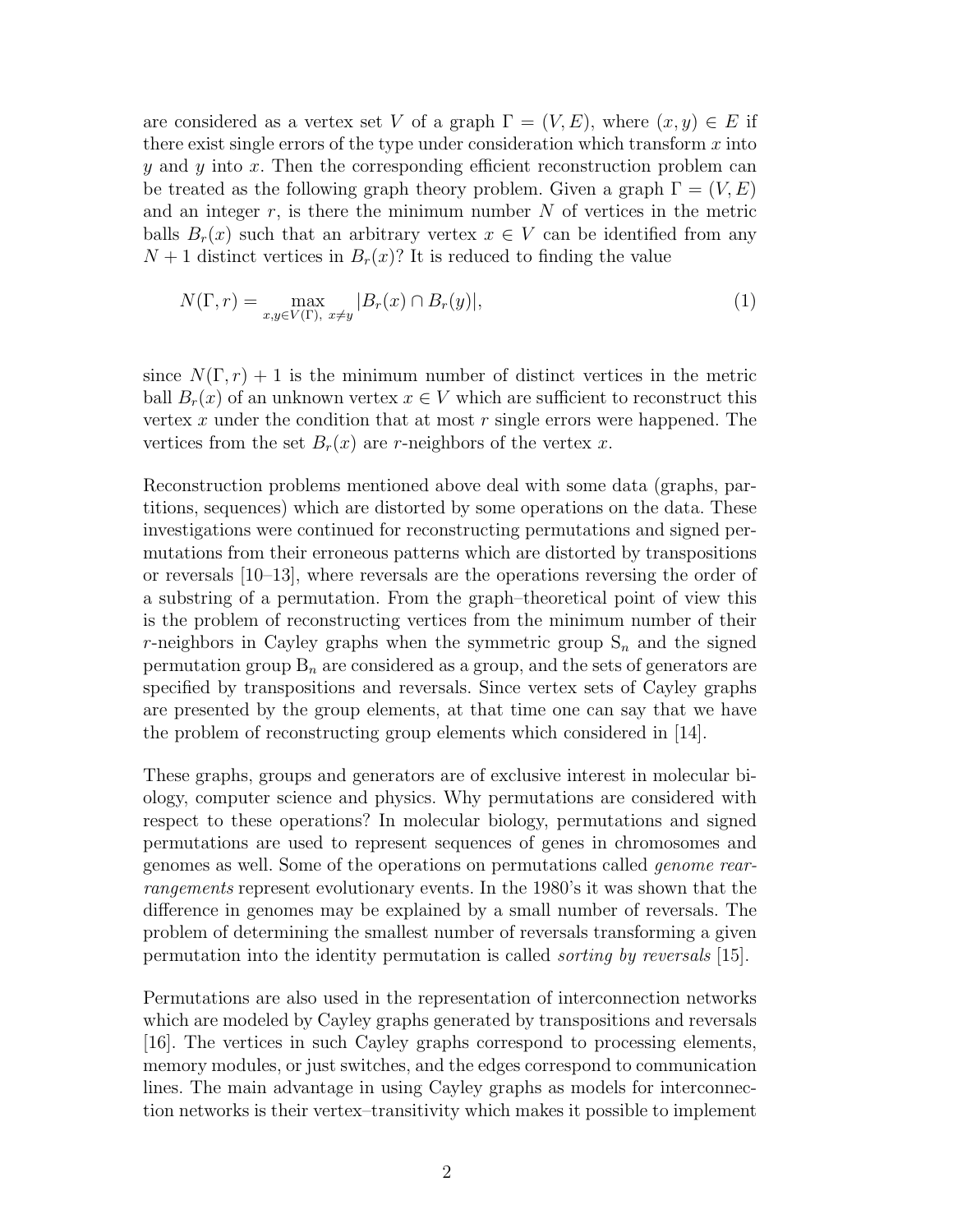the same routing and communication schemes at each node (vertex) of the network they model. Furthermore, some of them have other advantages such as edge–transitivity (line symmetry), hierarchical structure (allowing recursive construction), high fault tolerance and so on [17–19].

The Cayley graph on the symmetric group  $S_n$  generated by all transpositions swapping any two neighbors elements of a permutations is an important instance in combinatorics of Coxeter groups (see [20]). This set of generators is also known as the set of the  $(n-1)$  Coxeter generators of  $S_n$ . The combinatorial properties of this graph are fundamental to physics and Lie theory. In computer science this graph is called the bubble–sort Cayley graph.

The Cayley graphs on permutations and signed permutations generated by the prefix–reversals of any substring  $[1, i]$ ,  $i \leq n$ , are known with respect to the open combinatorial pancake problem of sorting the pancakes in increasing order by diameter [21]. The only possible action is to lift the top of the stack, flip it over and place it back on the top. A stack of  $n$  pancakes is represented by a permutation on  $n$  elements and the problem is to find the minimum number of flips (prefix–reversals) transforming a permutation into the identity permutation. In molecular biology this problem is called sorting by prefix– reversal. It has also practical applications in parallel processing [17].

The main task of this report paper is to observe the main combinatorial properties of Cayley graphs on  $S_n$  and  $B_n$  with respect to the problem of reconstructing a vertex from the minimum number of its r-neighbors.

The paper is organized as follows. Firstly, we give the main definitions, notations and general results. Then we describe the main results for Cayley graphs on the symmetric group  $S_n$  generated by: 1) all transpositions (this graph is called the transposition network in computer science); 2) transpositions of two neighbors elements (the *bubble–sort Cayley graph*); 3) prefix–transpositions swapping the first element of a permutation with any other element of a permutation (the *star Cayley graph*); 4) all reversals; and 5) the prefix–reversals on substring [1, i],  $i \leq n$ , of a permutation (the *unburnt pancake Cayley graph*).

Then we observe Cayley graphs on the signed permutation group  $B_n$ . The main difference in this case is that the transpositions and reversals on signed permutations are considered with flipping signs of swapping and reversing elements. We call such operations as the  $sign-change$  transpositions and  $sign$ change reversals, and present results for Cayley graphs generated by: 1) all sign–change transpositions; 2) the sign–change transpositions of two neighbors elements; 3) the sign–change prefix–transpositions swapping the first element of a permutation with any other element of a permutation; 4) all sign–change reversals; and 5) the sign–change prefix–reversals. In the last case the corresponding Cayley graph is called the *burnt pancake Cayley graph* [22,23].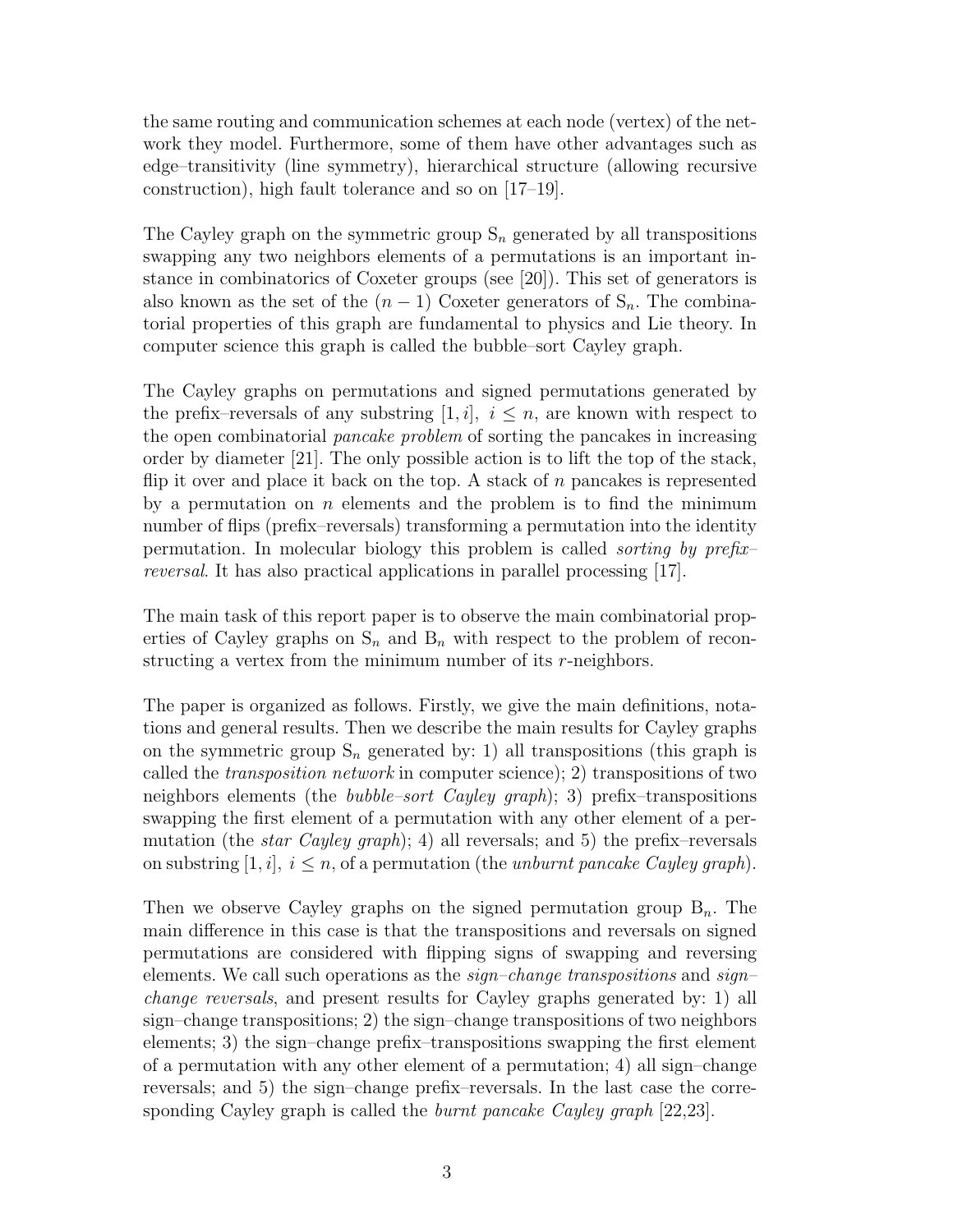### 2 Definitions, notations, general results

Let G be a finite group and let  $S \subset G$  be a set of generators such that the identity element e of G does not belong to S, i.e.  $e \notin S$ , and  $S = S^{-1}$ , where  $S^{-1} = \{s^{-1} : s \in S\}$ . In the Cayley graph  $\Gamma = Cay(G, S) = (V, E)$  the vertices correspond to the elements of the group, i.e.  $V = G$ , and the edges correspond to the action of the generators, i.e.  $E = \{(g, gs) : g \in G, s \in S\}$ . The condition  $e \notin S$  is imposed so that there are no loops in Γ. Also, S is required to be a generating set of G so that  $\Gamma$  is connected. The basic facts about Cayley graphs are recorded in the following

**Lemma 1** Let S be a set of generators for a group  $G$ . The Cayley graph  $Cay(G, S)$  has the following properties:

(i) it is a connected regular graph of degree equal to the cardinality of  $S$ ;

(ii) it is a vertex–transitive graph.

Denote by  $d(x, y)$  the path distance between vertices x and y in a graph and by  $d(\Gamma) = max_{x,y \in V(\Gamma)} d(x,y)$  the diameter of Γ. Another words, the diameter of a Cayley graph is the maximum over  $g \in G$  of the length of the shortest expression of g as a product of the generators. For the vertex  $x \in V(\Gamma)$  let  $S_r(x) = \{y \in V(\Gamma), d(x, y) = r\}$  and  $B_r(x) = \{y \in V(\Gamma), d(x, y) \leq r\}$  be the sphere and ball of radius  $r$  centered at the vertex  $x$  respectively. Then all vertices  $y \in B_r(x)$  are r-neighbors of the vertex x. As it was mentioned in Introduction, reconstructing an unknown vertex  $x$  from its r-neighbors is reduced to finding the value (1) which was initially studied in coding theory for the Hamming and Johnson graphs. These graphs are distance–regular graphs as well as Cayley graphs. Let us recall that a simple connected graph  $\Gamma$  is called *distance–regular* if there are integers  $b_i, c_i, i \geq 0$ , such that for any two vertices x and y at distance  $i = d(x, y)$ , there are precisely  $c_i$  neighbors of y in  $S_{i-1}(x)$  and  $b_i$  neighbors of y in  $S_{i+1}(x)$ . In particular,  $\Gamma$  is regular of valency  $k = b_0$ , or k-regular. A distance-regular graph of diameter 2 with v vertices, not complete or null, is a strongly regular graph with parameters  $(v, k, \lambda, \mu)$  in which the number of common neighbors of x and y is  $k, \lambda$  or  $\mu$  according as x and y are equal, adjacent or non-adjacent respectively.

The Hamming graph  $L_n(q)$  is defined on the Hamming space  $F_q^n$  consisting  $q^n$ vectors of length *n* over the alphabet  $\{0, 1, ..., q - 1\}$ ,  $q \ge 2$ , with Hamming distance given by the number of distinct coordinates of vectors x and y. The vertex set of  $L_n(q)$  is presented by vectors of  $F_q^n$  and two vectors in  $L_n(q)$ are connected by an edge if and only if they differ in one coordinate. The Hamming graph is the Cayley graph on  $G = F_q^n$  with the set of generators  $S = \{xe_i : x \in (F_q)^{\times}, 1 \leq i \leq n\},\$  where the  $e_i = (0, ..., 0, 1, 0, ...0)$  are the standard basis vectors of  $F_q^n$ .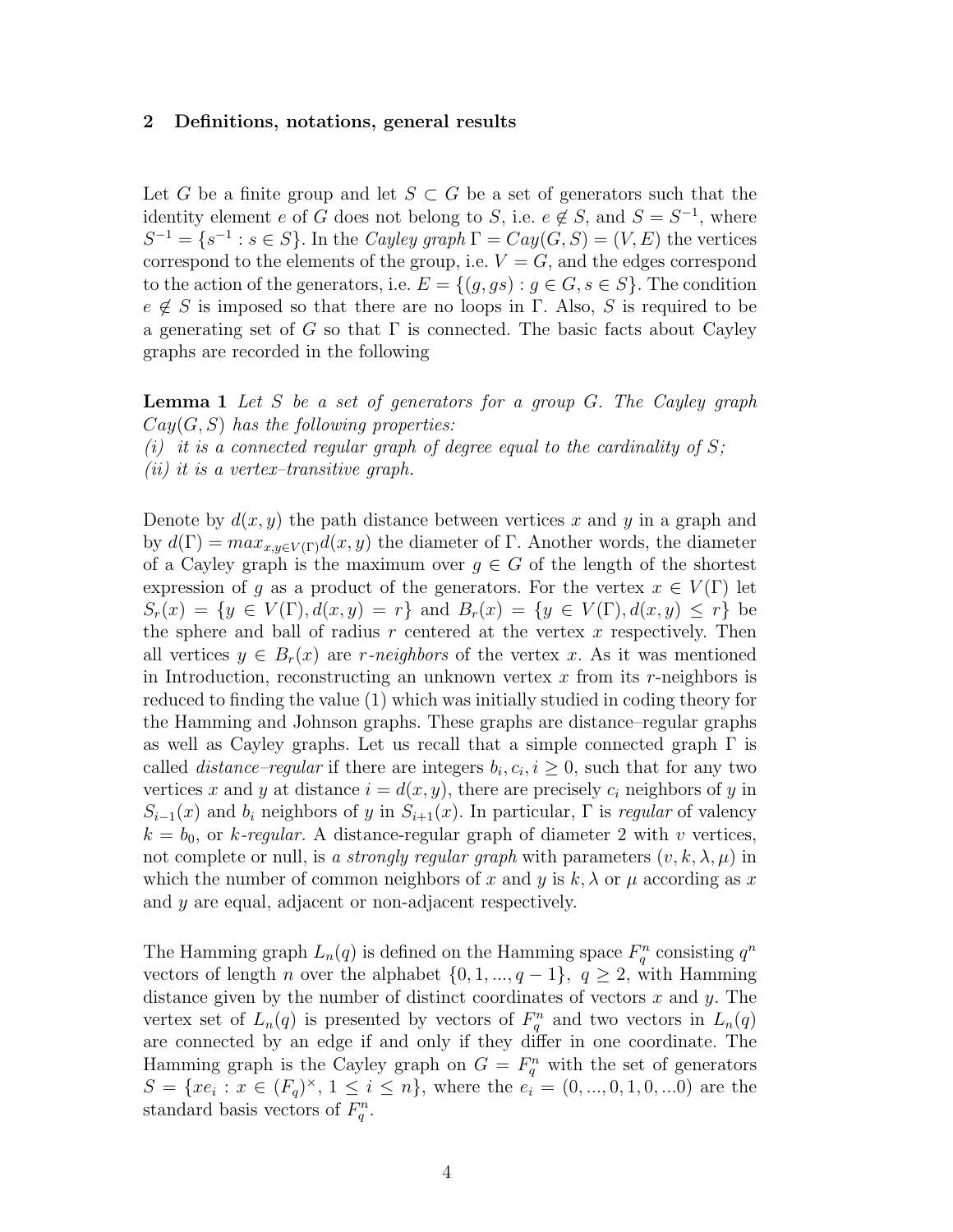**Theorem 1** [8], [9] For any n, q and r,

$$
N(L_n(q), r) = q \sum_{i=0}^{r-1} {n-1 \choose i} (q-1)^i
$$
 (2)

In the particular case, when  $n = 2$ , the Hamming graph  $L_2(q)$  is called the *lattice graph.*  $L_2(q)$  is strongly regular with parameters  $v = q^2$ ,  $k = 2(q - 1)$ ,  $\lambda = q - 2, \mu = 2$ , and from (2) we get  $N(L_2(q), 1) = q$  and  $N(L_2(q), 2) = q^2$ .

The Johnson graph  $J_e^n$  is defined on the Johnson space  $J_e^n$  which consists of n  $e^{\binom{n}{e}}$  binary vectors of length  $n \geq 2$ ,  $1 \leq e \leq n-1$ . The Johnson distance equals half of the Hamming distance. The vertex set of  $J_e^n$  is presented by vectors of the Johnson space and two vectors are connected by an edge if and only if they obtain one from other by transposition of two symbols. Thus the Johnson graph is the Cayley graph on  $G = J_e^n$  with the set of generators presented by all possible transpositions of two any symbols of a binary vector.

**Theorem 2** [8], [9] For any n, e and r,

$$
N(J_e^n, r) = n \sum_{i=0}^{r-1} {e-1 \choose i} {n-e-1 \choose i} \frac{1}{i+1}
$$
 (3)

In the particular case, when  $e = 2$ , the Johnson graph  $J_2^n$  is called the triangular graph  $T(n)$ ,  $n \geq 4$ . It has as vertices the 2-element subsets of an n-set. Two vertices are adjacent if they are not disjoint.  $T(n)$  is strongly regular with parameters  $v = \frac{n(n-1)}{2}$  $\frac{(n-1)}{2}$ ,  $k = 2(n-2)$ ,  $\lambda = n-2$ ,  $\mu = 4$ , and from (3) we obtain  $N(T(n), 1) = n$  and  $N(T(n), 2) = \frac{n(n-1)}{2}$ .

The presented two results were the first analytic formulas which were obtained in the vertex reconstruction we are interested in. What are general results for simple graphs and Cayley graphs? We give a few observations from [14] for any connected simple graphs  $\Gamma = (V, E)$ . Let us define numbers  $c_i(x, y), b_i(x, y)$ and  $a_i(x, y)$  for any two vertices  $x \in V$  and  $y \in S_i(x)$  by analogy with the corresponding numbers of distance–regular graphs such that  $c_i(x, y) = |\{z \in$  $S_{i-1}(x) : d(z, y) = 1$ ,  $b_i(x, y) = |\{z \in S_{i+1}(x) : d(z, y) = 1\}|, a_i(x, y) = 1$  $|\{z \in S_i(x) : d(z, y) = 1\}|$ . From this,  $a_1(x, y)$  is the number of triangles with the edge  $(x, y)$  and  $c_2(x, y)$  is the number of common neighbors of  $x \in V$ and  $y \in S_2(x)$ . Let  $\lambda = \lambda(\Gamma) = \max_{x \in V, y \in S_1(x)} a_1(x, y)$  and  $\mu = \mu(\Gamma) =$  $\max_{x \in V, y \in S_2(x)} c_2(x, y)$ . Since  $|B_r(x) \cap B_r(y)| > 0$  for  $x \neq y$  if and only if  $1 \leq d(x, y) \leq 2r = d(\Gamma)$ , we have

$$
N(\Gamma, r) = \max_{1 \le s \le 2r} N_s(\Gamma, r) \tag{4}
$$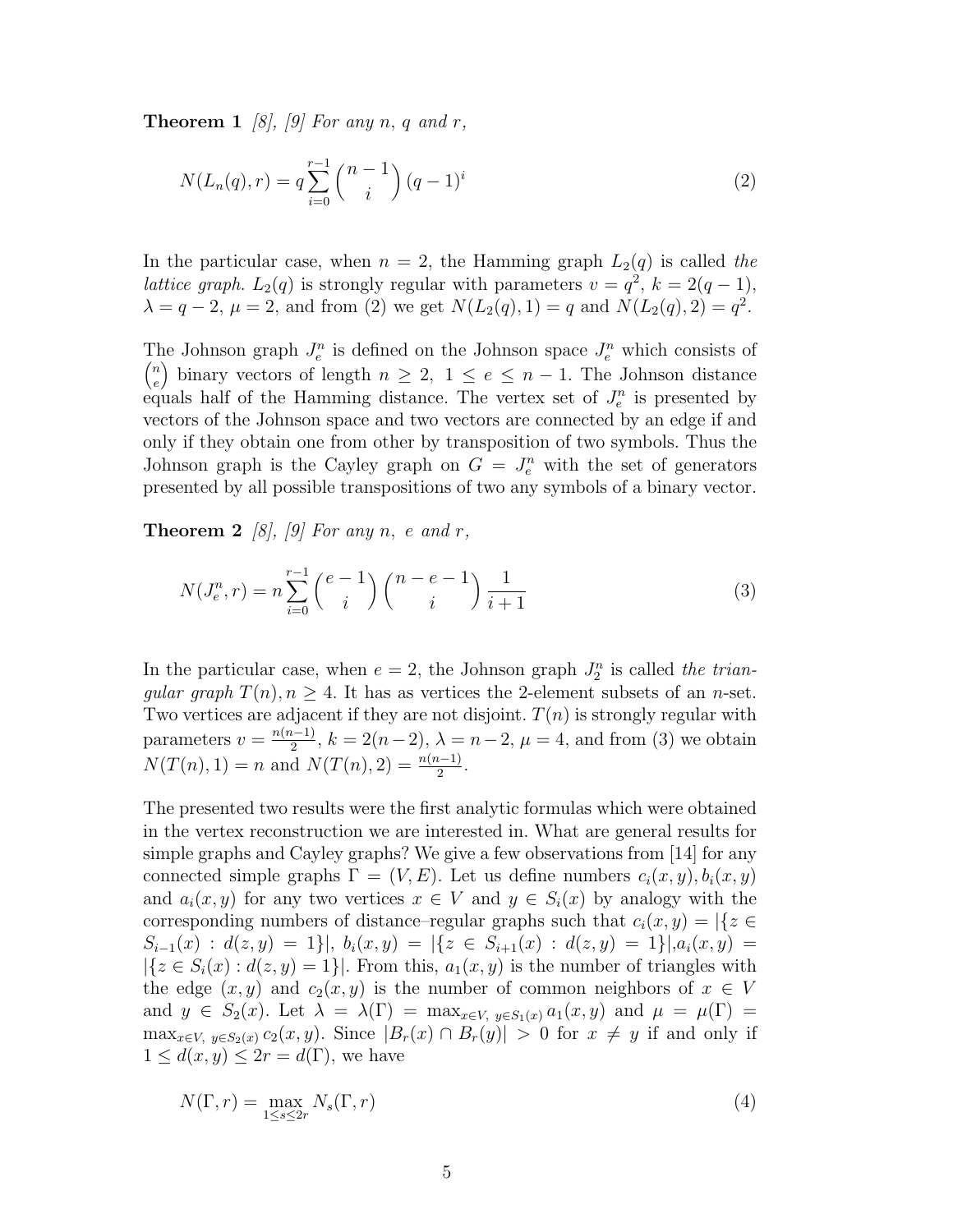where  $N_s(\Gamma, r) = \max_{x,y \in V; d(x,y)=s} |B_r(x) \cap B_r(y)|$ . In particular,  $N_1(\Gamma, 1) =$  $\lambda + 2$  and  $N_2(\Gamma, 1) = \mu$  so that

$$
N(\Gamma, 1) = \max(\lambda + 2, \mu). \tag{5}
$$

One can easily check that by using this formula for the lattice graph  $L_2(q)$  and the triangular graph  $T(n)$  we again obtain the same results as we have got from formulas (1) and (2). Indeed, since  $\lambda = n - 2$  and  $\mu = 4$  for  $T(n)$ ,  $n \ge 4$ , then from (5) we have  $N(T(n), 1) = n$  for this graph. By the same reason we have  $N(L_2(q), 1) = q$  since  $\lambda = q - 2$  and  $\mu = 2$  in this case.

Now let us assume that  $\Gamma$  is a Cayley graph  $Cay(G, S)$  with identity element  $e \notin S$ . Let us put  $S^0 = \{e\}$  and set  $S^i = SS^{i-1}$ . Moreover, by transitivity it is sufficient to consider only the spheres and balls with center  $e$  so that  $S_i = S_i(e)$ .

**Lemma 2** [14] For any Cayley graph  $\Gamma$  of a group G and for  $i > 0$  we have  $S_i = S^i \setminus (S^{i-1} \cup S^{i-2} \cup ... \cup S^0)$ . In particular,  $\mu$  is the maximum number of representations of an element in  $S^2 \setminus (S \cup e)$  as a product of two elements of S and  $\lambda$  is the maximum number of representations of an element in S as a product of two elements of S, i,e.

$$
\lambda(\Gamma) = \max_{s \in S} \mid \{ (s_i s_j) \in S^2 \, : \, s = s_i s_j \} \mid,
$$
\n(6)

$$
\mu(\Gamma) = \max_{s \in S^2 \setminus (S \cup e)} | \{ (s_i s_j) \in S^2 : s = s_i s_j \} |.
$$
\n(7)

This Lemma allows to find  $N(\Gamma, 1)$  from (5) for a general Cayley graph. The concrete results in finding and estimating the value  $N(\Gamma, r)$  for Cayley graphs on the given groups are observed in the next sections.

Remark 1. Let us note here that one more problem which will be discussed below arises on Cayley graphs. This is the problem of establishing the diameter of a Cayley graph. General upper and lower bounds are very difficult to obtain. It is known [24] that every non–abelian finite simple group has a set of at most seven generators for which the diameter of the Cayley graph  $Cay(G, S)$  is at most  $c \log_2(|G|)$  where c is a constant. This property does not hold for Cayley graphs of abelian groups [25]. It was also proved [26] that the diameter of every Cayley graph of the symmetric group  $S_n$  or the alternating group  $A_n$  is at most  $exp((n \ln n)^{(1/2)}(1+o(1)))$ . Computing the diameter of an arbitrary Cayley graph over a set of generators is  $NP$ -hard [27]. We will see below that in some cases it is possible to get an exact formula of the diameter of the corresponding Cayley graph. But in another cases the diameter is unknown and there are only bounds.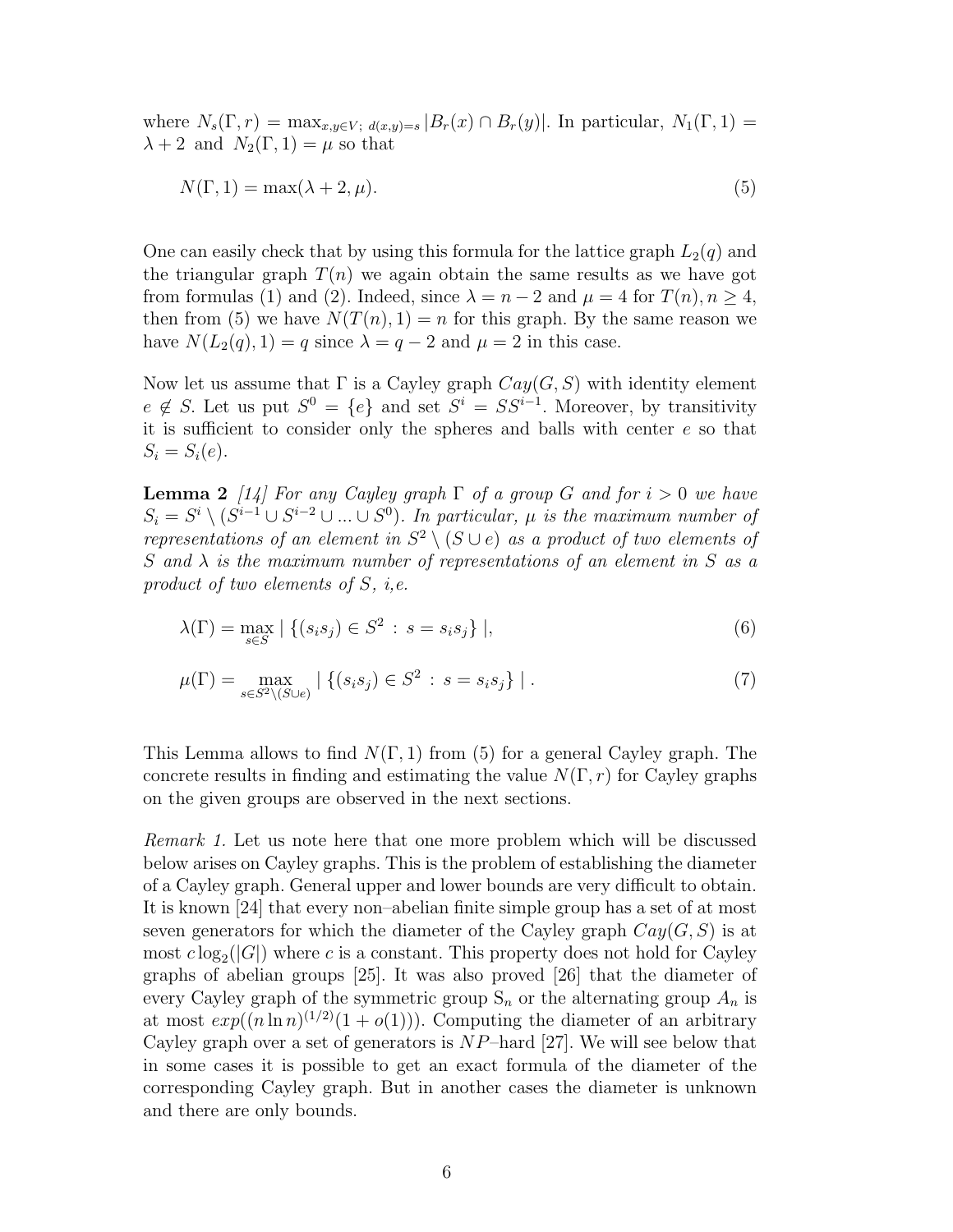### 3 Cayley graphs on  $S_n$  generated by transpositions and reversals

In this section we consider Cayley graphs on the symmetric group  $S_n$  whose elements are permutations  $\pi$  written in one–line notation as  $[\pi_1, \pi_2, \ldots, \pi_n]$ where  $\pi_i = \pi(i)$  for every  $i \in \{1, ..., n\}$ . The presented graphs are generated by the transpositions  $t_{i,j}, 1 \leq i < j \leq n$ , where  $t_{i,j}$  interchanges positions i and j when acting to the right, i.e.,  $[\ldots, \pi_i, \ldots, \pi_j, \ldots]$  $t_{i,j} = [\ldots, \pi_j, \ldots, \pi_i, \ldots],$ and by the reversals  $r_{i,j}, 1 \leq i \leq j \leq n$ , which are the operations of reversing segments  $[i, j]$  of a permutation, i.e.,  $[\ldots, \pi_i, \pi_{i+1}, \ldots, \pi_{j-1}, \pi_j, \ldots]$  $r_{i,j} =$  $[\ldots, \pi_j, \pi_{j-1}, \ldots, \pi_{i+1}, \pi_i, \ldots].$ 

## 3.1 The transposition Cayley graphs  $S_n(T)$ ,  $S_n(t)$  and  $S_n(st)$

The transposition Cayley graph  $S_n(T)$  is defined on the symmetric group  $S_n$ and generated by the transpositions from the set  $T = \{t_{i,j} \in S_n, 1 \leq i < j \leq n\}$  $n\},\ |T| = \binom{n}{2}$  $\binom{n}{2}$ . The distance in this graph is defined as the minimal number of transpositions transforming one permutation into another. The diameter is at most  $(n-1)q$  since this number of transpositions suffice to transform any permutation of  $n$  elements into another. On the other hand, transforming the identity permutation I to an n-cycle requires  $(n-1)$  transpositions. The graph is bipartite since the endpoints of every edge consist of an even and odd permutation. Thus, all these properties as well as other basic facts are collected in the following

**Lemma 3** [12] The transposition Cayley graph  $S_n(T)$ ,  $n \geq 3$ , **Lemma 3** [12] The transposition (*i*) is a connected bipartite  $\binom{n}{2}$  $\binom{n}{2}$ -regular graph of order n! and diameter  $(n{-}1);$ (ii) it does not contain subgraphs isomorphic to  $K_{2,4}$ ; (*ii*) *u* abes not contain subgraph<br>(*iii*) each its vertex belongs to  $\binom{n}{3}$  $\binom{n}{3}$  subgraphs isomorphic to  $K_{3,3}$ ,

where  $K_{p,q}$  is a complete bipartite graph with p and q vertices in the two parts.

**Theorem 3** [12] [14] For any  $n \ge 3$ ,  $N(S_n(T), 1) = 3$ .

This means that any unknown permutation is uniquely reconstructible from 4 its distinct 1–neighbors. Proofs of these statements are based on considering a permutation  $\pi \in S_n$  in the cycle notation with the cycle type  $ct(\pi)$  =  $1^{h_1}2^{h_2} \tcdot n^{h_n}$ , where  $h_i$  is the number of cycles of length i and  $\sum_i^n ih_i = n$ . A permutation can be also presented as the product of a minimal number of transpositions which is equivalent to the number of distinct paths between two permutations in the transposition Cayley graph  $S_n(T)$ . This number is based on Ore's theorem on the number of trees with  $n$  labeled vertices and presented by the following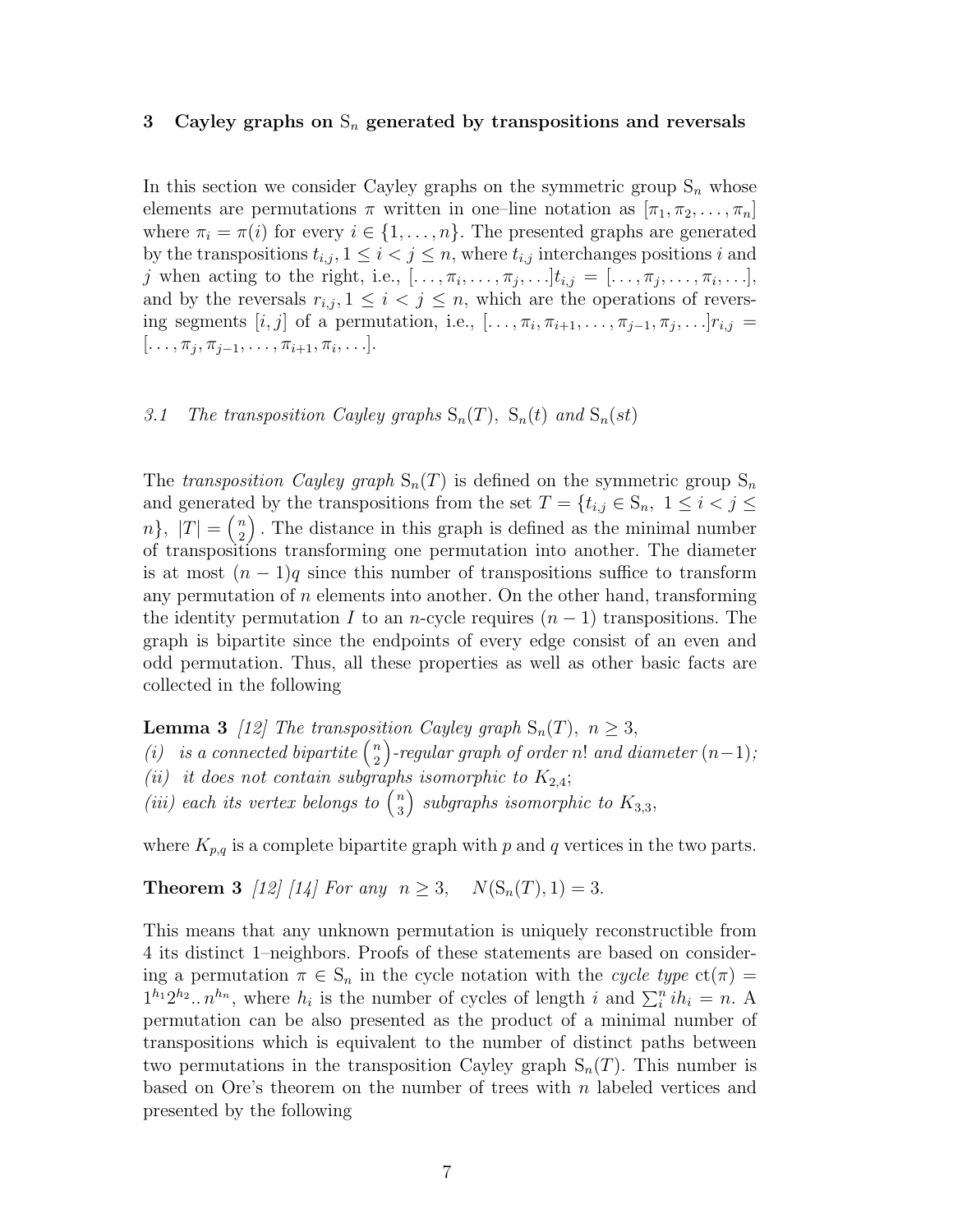**Theorem 4** [28] Let  $\pi \in S_n$  has cycle type  $ct(\pi) = 1^{h_1} 2^{h_2} ... n^{h_n}$ , consisting of  $\sum_{j=1}^{n} h_j = n - i, 1 \le i \le n - 1$ , cycles, then the number of distinct ways to express  $\pi$  as a product of *i* transpositions is equal to

$$
i!\prod_{j=1}^{n} \left(\frac{j^{j-2}}{(j-1)!}\right)^{h_j}.
$$

According to the above Theorem, the following Lemma gives us formulas on the numbers  $c_i(\pi) = c_i(\pi, I), b_i(\pi) = b_i(\pi, I), a_i(\pi) = a_i(\pi, I), 1 \leq i \leq n - 1.$ 

**Lemma 4** [14] In the transposition Cayley graph  $S_n(T)$  the sets  $S_i = S_i(I), 1 \leq$  $i \leq n-1$ , are the permutations consisting of  $(n-i)$  disjoint cycles. For any  $\pi \in S_i$  with cycle type  $ct(\pi) = 1^{h_1} 2^{h_2} ... n^{h_n}$ ,

$$
c_i(\pi) = \frac{1}{2} \left( \sum_{j=1}^n j^2 h_j - n \right), \qquad b_i(\pi) = \frac{1}{2} \left( n^2 - \sum_{j=1}^n j^2 h_j \right), \qquad a_i(\pi) = 0.
$$

In particular, since  $a_i(\pi) = 0$  for any  $1 \leq i \leq n-1$ , then from this Lemma and by the definition of  $\lambda$  we have  $\lambda(S_n(T)) = 0$ . Moreover, the well-known fact is that two permutations are conjugate by an element of  $S_n$  if and only if they have the same cycle type. It is shown in [14] that for any  $\pi \in S_i$ ,  $1 \le i \le n-1$ , such that  $(1^{h_1}2^{h_2}...n^{h_n})^G$  is the conjugacy class of  $\pi$ , the set  $S_i$ ,  $1 \le i \le n-1$ , is the disjoint union

$$
S_i = \bigcup_{h_1 + h_2 + \dots + h_n = n - i} (1^{h_1} 2^{h_2} \dots n^{h_n})^G,
$$
\n(8)

where

$$
|(1^{h_1}2^{h_2}\dots n^{h_n})^G| = \frac{n!}{1^{h_1}h_1!2^{h_2}h_2!\cdots n^{h_n}h_n!}.
$$
\n(9)

Hence, from (8) we have  $S_2 = (1^{n-3}3^1)^G \cup (1^{n-4}2^2)^G$  and then by Lemma 4  $c_2(\pi) = 3$  if  $ct(\pi) = 1^{n-3}3^1$ , and  $c_2(\pi) = 2$  if  $ct(\pi) = 1^{n-4}2^2$ . From these and by the definition of  $\mu$ , we have  $\mu(S_n(T)) = 3$ , and therefore, by (5) we get by the definition of  $\mu$ , we have the number  $\binom{n}{3}$  $S_3^n$ ) of subgraphs isomorphic to  $K_{3,3}$  and having I as one of the vertices is obtained from (9) for any  $\pi \in (1^{n-3}3^1)^G$ .

So, any unknown permutation is uniquely reconstructible from 4 its distinct 1–neighbors. The reconstruction of a permutation in the case of at most two transpositions requires many more its distinct 2–neighbors.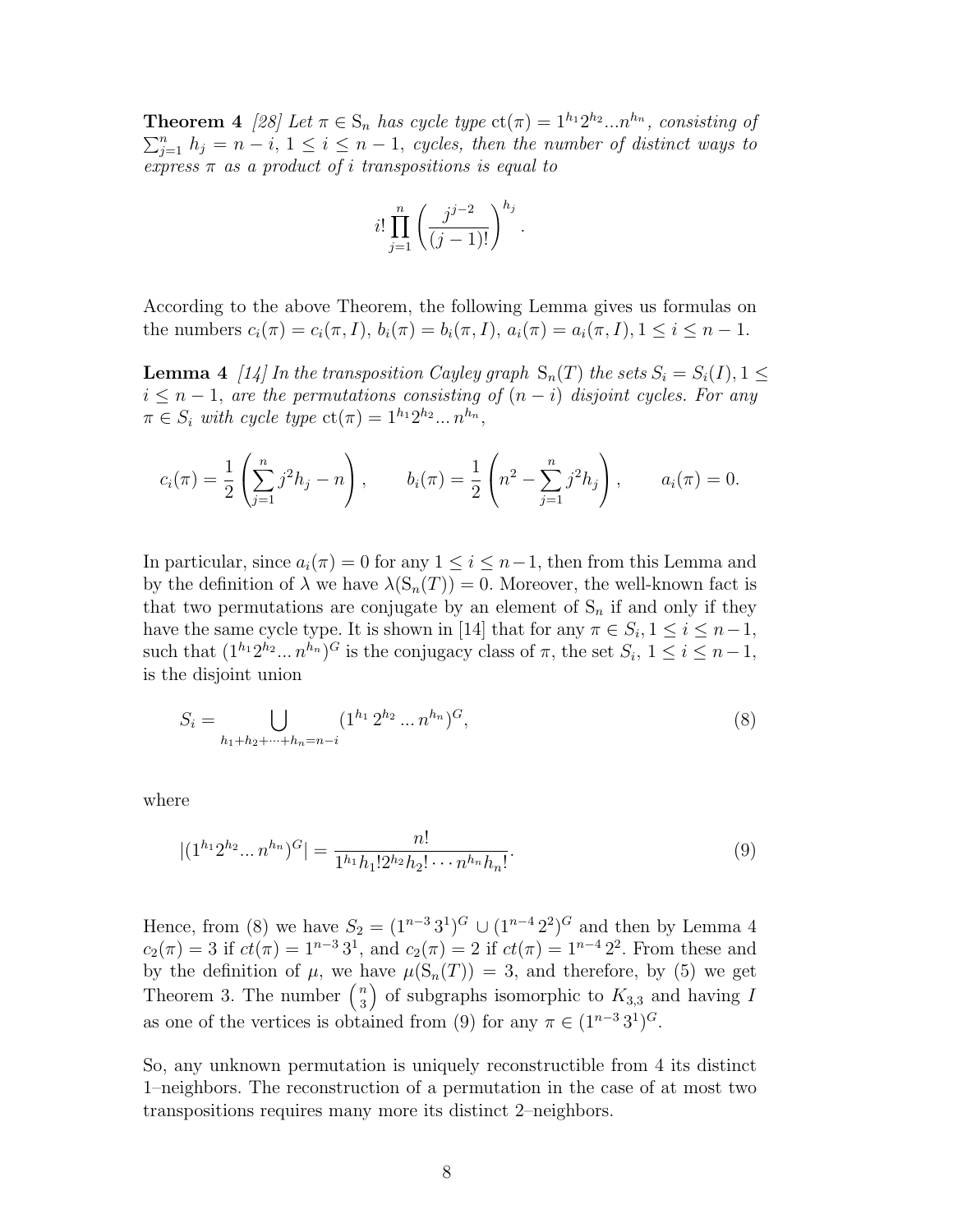**Theorem 5** [12] [14] For  $n > 3$ ,

$$
N(S_n(T), 2) = N_2(S_n(T), 2) = \frac{3}{2}(n - 2)(n + 1)
$$
\n(10)

which follows from the fact that the normalizer of T is  $G = S_n$  itself and from

**Lemma 5** [14] For any  $\pi \in S_i$ ,  $1 \leq i \leq n-1$ , the number of all vertices in  $(1^{h_1}2^{h_2}...n^{h_n})^G$ , at a given distance from  $\pi$ , depends only on the conjugacy class to whom  $\pi$  belongs.

So, to prove Theorem 5 it is enough to consider the numbers of vertices in all subsets of  $B_2(I)$  at the minimal distance at most 2 from a given vertex  $\pi \in S_i$ ,  $1 \le i \le 4$ , where as follows from (8),  $S_1 = (1^{n-2} 2^1)^G$ ,  $S_2 =$  $(1^{n-3}3^1)^G \cup (1^{n-4}2^2)^G$ ,  $S_3 = (1^{n-4}4^1)^G \cup (1^{n-5}2^13^1)^G \cup (1^{n-6}2^3)^G$ , and  $S_4 =$  $(1^{n-5}5^1)^G \cup (1^{n-6}2^14^1)^G \cup (1^{n-6}3^2)^G \cup (1^{n-7}2^23^1)^G \cup (1^{n-8}2^4)^G$ . It is shown that  $N_4(S_n(T), 2) = 20$  for  $n \ge 5$ ,  $N_3(S_n(T), 2) = 12$  for  $n \ge 4$ ,  $N_2(S_n(T), 2) =$ 3  $\frac{3}{2}(n-2)(n+1)$  and  $N_1(S_n(T), 2) = (n-1)n$  for all  $n \ge 3$ . From these and by (4) one can conclude (10).

Now let us consider the *bubble–sort Cayley graph*  $S_n(t)$  on the symmetric group  $S_n$  generated by the bubble–sort transpositions from the set  $t = \{t_{i,i+1} \in$  $S_n$ ,  $1 \leq i \leq n$ ,  $|t| = n - 1$ . The distance in this graph is defined as the minimal number of the bubble–sort transpositions needed to transform one minimal number of the bubble–sort transpositions needed<br>permutation into another. The diameter of this graph is  $\binom{n}{2}$  $\binom{n}{2}$  since this number of the bubble–sort transpositions is required to transform the identity permutation to its inverse permutation and it also suffices to transform any permutation of n elements into another.

**Lemma 6** [12] The bubble–sort Cayley graph  $S_n(t)$ ,  $n \geq 3$ , **Example 1** Lemma **o** [1z] The valuate–sort Cayley graph  $S_n(t), n \geq S$ ,<br>(i) is a connected bipartite  $(n-1)$ -regular graph of order n! and diameter  $\binom{n}{2}$ 2 ´ ; (ii) it does not contain subgraphs isomorphic to  $K_{2,3}$ ; (*ii*) each its vertex belongs to  $\binom{n-2}{2}$  $\binom{-2}{2}$ ,  $n \geq 4$ , subgraphs isomorphic to  $K_{2,2}$ .

This graph does not contain triangles since it is a bipartite, i.e.  $\lambda(S_n(t)) = 0$ , and pentagons as well. Now let us consider a permutation  $\pi \in S_2 = S_2(I)$ as a product of two bubble–sort transpositions  $t_{i,i+1}$  and  $t_{j,j+1}$  acting to the as a product of two bubble sort transpositions  $i_{i,i+1}$  and  $i_{j,j+1}$  acts identity permutation, where  $1 \leq i < j < n$ . There are exactly  $\binom{n-2}{2}$  $\binom{-2}{2}$  distinct ways to express a permutation  $\pi \in (1^{n-4} 2^2)^G$  as the following representation  $\pi = t_{i,i+1}t_{j,j+1} = t_{j,j+1}t_{i,i+1} = \pi^{-1}$ , when  $j \neq i+1$ . Hence  $c_2(\pi) = 2$  by Lemma 2, and by the definition of  $\mu$ , we have  $\mu(S_n(t)) = 2$ . It can be also verified that for  $r = 2$  we have  $N_4(S_n(t), 2) = 4$  for  $n \geq 5$ ,  $N_3(S_n(t), 2) = 2$  for  $n \geq 4$ ,  $N_2(S_n(t), 2) = N_1(S_n(t), 2) = 2(n - 1)$  for  $n \geq 3$ . From all these and by  $(4)$  and  $(5)$  we get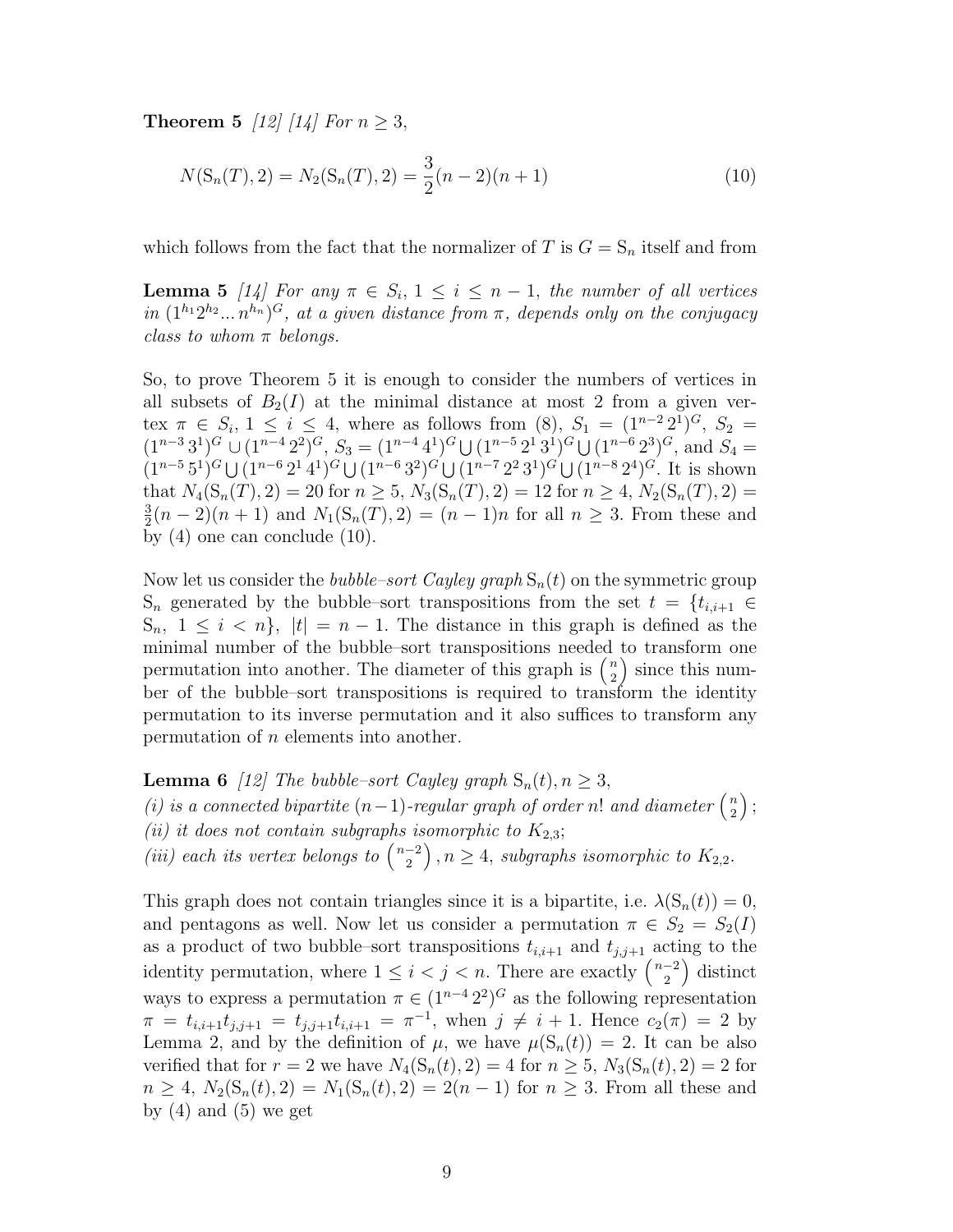**Theorem 6** [12] For any  $n > 3$ ,

 $N(S_n(t), 1) = 2, \quad N(S_n(t), 2) = N_2(S_n(t), 2) = N_1(S_n(t), 2) = 2(n - 1).$ 

Almost the same results appear for the *star Cayley graph*  $S_n(st)$  generated by the prefix–transpositions from the set  $st = \{(1,i) \in S_n, 1 \le i \le n\}, |st| =$  $n-1$ . The distance in the graph  $S_n(st)$  is defined as the minimal number of the prefix– transpositions transforming one permutation into another.

**Lemma 7** [17] The star Cayley graph  $S_n(st)$ ,  $n \geq 3$ , is a connected bipartite  $(n-1)$ -regular graph of order n! with diameter  $d(S_n(st)) = \lfloor \frac{3(n-1)}{2} \rfloor$  $\frac{(-1)}{2}$ .

It is also known that there are no cycles of lengths of 3,4,5,7 in the graph  $S_n(st)$ , hence  $\lambda(S_n(st)) = 0$  and  $\mu(S_n(st)) = 1$ . Moreover, it is easy to verify that if  $r = 2$  then  $N_4(S_n(st), 2) = 4$  for  $n \ge 5$ ,  $N_3(S_n(st), 2) = 4$  for  $n \ge 4$ ,  $N_2(S_n(st), 2) = n$  for  $n \ge 5$  and  $N_1(S_n(st), 2) = 2(n - 1)$  for  $n \ge 4$ . From all these properties and by  $(4)$  and  $(5)$  we get

**Theorem 7** [12] For any  $n \geq 4$ ,

$$
N(S_n(st), 1) = 2, \quad N(S_n(st), 2) = N_1(S_n(st), 2) = 2(n - 1).
$$

Thus, in the bubble–sort and star Cayley graphs any unknown permutation is uniquely reconstructible from 3 its distinct 1–neighbors. The reconstruction of a permutation in the case of at most two bubble–sort transpositions or prefix–transpositions requires  $(2n - 1)$  its distinct permutations which are 2–neighbors of the unknown permutation.

Remark 2. The presented transposition Cayley graphs have been extensively studied in computer science. As it was observed in [17] many interconnection network topologies have a natural algebraic representation as coset graphs, of which Cayley graphs are a special case. This follows from the symmetric nature of network topologies and a fundamental result saying that all vertex– transitive graphs can be represented as coset graphs [29]. Other symmetry properties of Cayley graphs are discussed in [19]. For instance, it is shown there that the transposition Cayley graph  $S_n(T)$  is edge–transitive but not distance–regular and not distance–transitive; the bubble–sort Cayley graph  $S_n(t)$  is not edge–transitive, not distance–regular and not distance–transitive; the star Cayley graph  $S_n(st)$  is also not distance–regular and not distance– transitive for  $n \geq 4$ .

Remark 3. Among the considered in this section graphs the most investigated in the theory of interconnection networks is the star Cayley graph since many parallel algorithms can be efficiently mapped on this graph.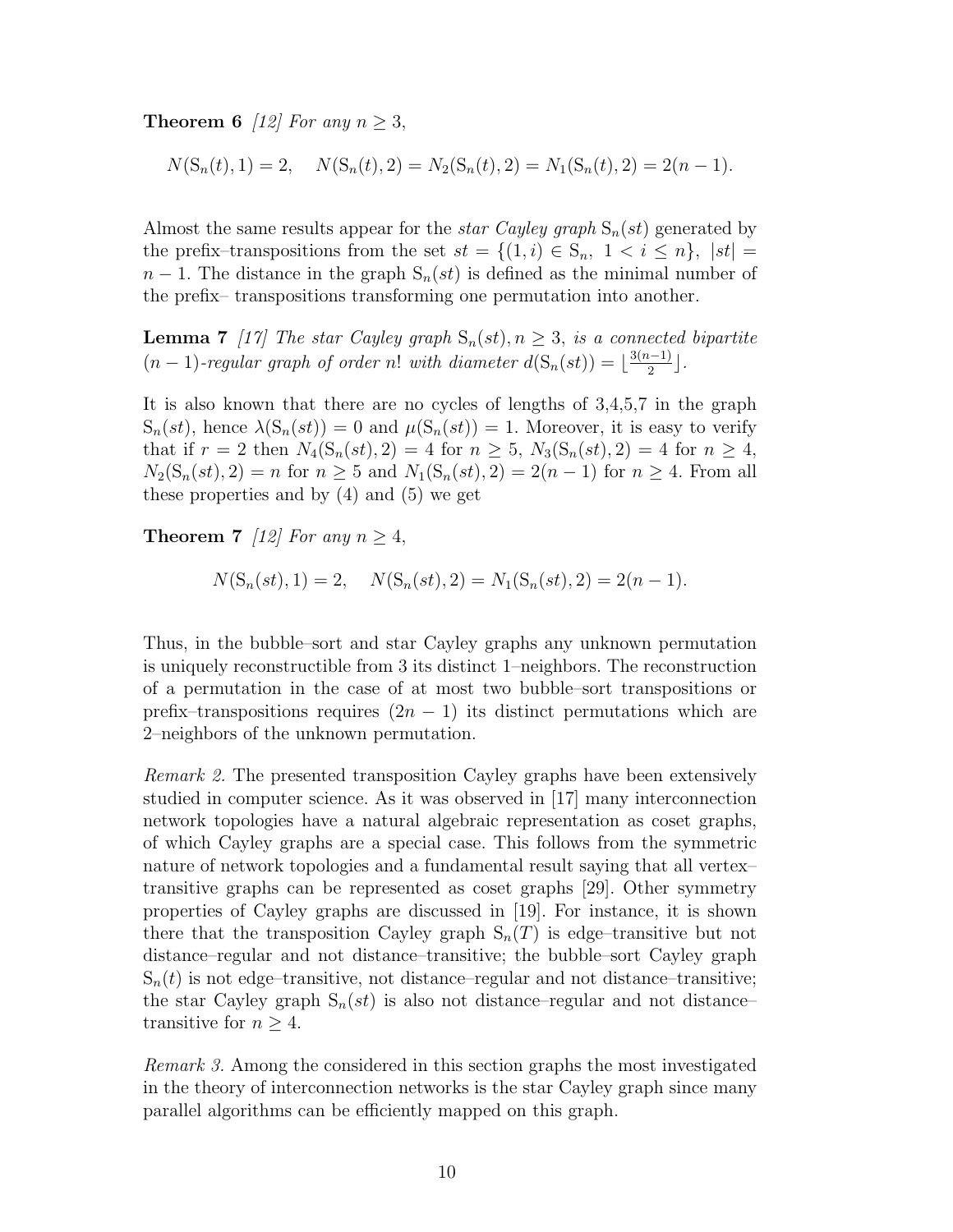### 3.2 The reversal Cayley graphs  $S_n(R)$  and  $S_n(PR)$

The reversal Cayley graph  $S_n(R)$  is defined on the symmetric group  $S_n$  and generated by the reversals from the set  $R = \{r_{i,j} \in S_n, 1 \leq i < j \leq n\}, |R| =$ n  $\binom{n}{2}$ . The distance in this graph is defined as the minimal number of reversals transforming one permutation into another. In [15] it was proved that the diameter of  $S_n(R)$  is  $(n-1)$ .

**Lemma 8** [10] The reversal Cayley graph  $S_n(R)$ ,  $n \geq 3$ , **Lemma**  $\sigma$  [10] The T<sub>1</sub>  $\binom{n}{2}$ -regular graph of order n! and diameter  $n-1;$ (ii) it does not contain triangles nor subgraphs isomorphic to  $K_{2,4}$ ; (iii) each its vertex belongs to  $(n-2)$  subgraphs isomorphic to  $K_{3,3}$  and to  $\frac{1}{12}(n-3)(n-1)(n^2+2n+4), n \ge 4$ , subgraphs isomorphic to  $K_{2,2}$  that are not subgraphs of  $K_{3,3}$ .

The verification of these facts is based on the careful combinatorial analysis of the spheres  $S_1 = S_1(I)$  and  $S_2 = S_2(I)$ . It is shown that  $a_1(\pi) = a_1(\pi, I) = 0$ for any  $\pi \in S_1$ , hence there are no triangles in  $S_n(R)$ . It is also shown that  $c_2(\pi) = c_2(\pi, I) = 3$  if and only if  $\pi = \pi_k$  or  $\pi = \pi_k^{-1}$  for any  $k = 1, \dots, n-2$ where  $\pi_k = [1, ..., k - 1, k + 1, k + 2, k, k + 3, ..., n] \in S_2$ . It is true that

$$
\pi_k = r_{k,k+1} \ r_{k+1,k+2} = r_{k,k+2} \ r_{k,k+1} = r_{k+1,k+2} \ r_{k,k+2} \quad \text{and} \tag{11}
$$

$$
\pi_k^{-1} = r_{k,k+1} \; r_{k,k+2} = r_{k,k+2} \; r_{k+1,k+2} = r_{k+1,k+2} \; r_{k,k+1}.\tag{12}
$$

As one can see, the reversals on intervals of two and three elements of a permutation are used in (11) and (12) that correspond to considering the transpositions  $t_{i,i+1}$ ,  $1 \leq i \leq n-1$ , and  $t_{i,i+2}$ ,  $1 \leq i \leq n-2$ . Moreover, there is no a permutation  $\pi \in S_2$  such that  $c_2(\pi) = 4$ , hence there are no subgraphs isomorphic to  $K_{2,4}$  and there exist exactly  $(n-2)$  subgraphs isomorphic to  $K_{3,3}$  having  $I, \pi_k, \pi_k^{-1}$  in the first part and  $r_{k,k+1}, r_{k,k+2}, r_{k+1,k+2}$  in the second part for any  $k = 1, ..., n - 2$ . By vertex-transitivity, this holds for any vertex of  $S_n(R)$ . To check the last statement of Lemma 8 it is enough to calculate the total number of permutations  $\pi \in S_2$  such that  $c_2(\pi) = 2$ . It is shown that  $c_2(\pi) = 2$  if and only if  $\pi$  has one of the following representations

$$
r_{k,k+2} r_{k+1,k+3} = r_{k+1,k+3} r_{k,k+2}, \quad k \le n-3,
$$
\n(13)

$$
r_{k,l} r_{k,j} = r_{k+l-j,l} r_{k,l}, \qquad k+1 \le j \le l-1, l > k+2, \qquad (14)
$$

$$
r_{k,l} r_{k,j} = r_{k,j} r_{k+j-l,j}, \qquad l+1 \le j \le n, \ j > k+2, \tag{15}
$$

$$
r_{k,l} \ r_{i,j} = r_{i,j} \ r_{k,l}, \qquad k < l < i < j,\tag{16}
$$

$$
r_{k,l} \ r_{i,j} = r_{l-j+k,l-i+k} \ r_{k,l}, \qquad k < i < j < l,\tag{17}
$$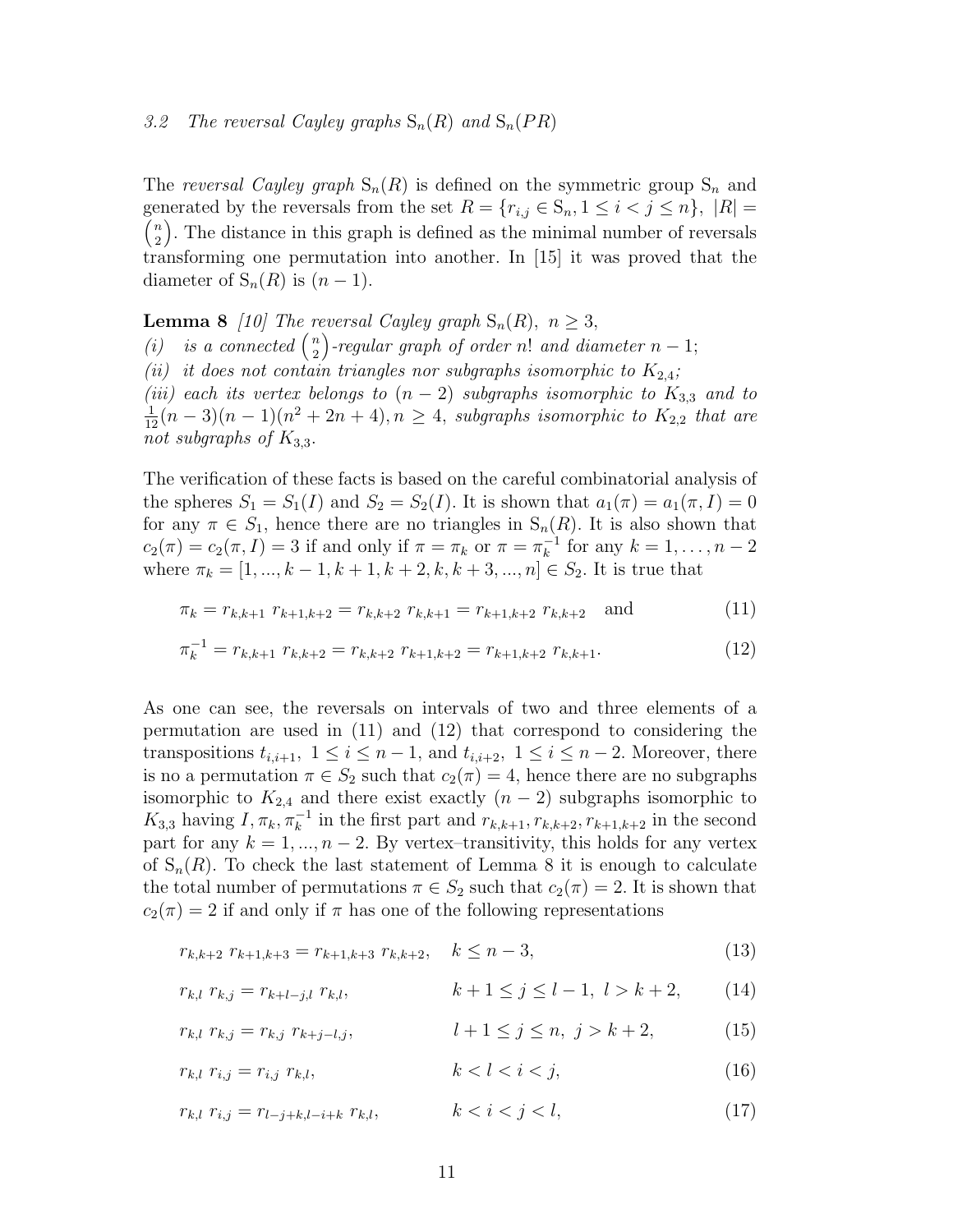where  $1 \leq k \leq l \leq n$ . So, there are exactly  $(n-3)$  permutations having representations (13); the number of representations (14) and (15) equals  $2\sum_{k=1}^{n-3}\sum_{i=3}^{n-k}(i-1) = \frac{1}{3}(n-3)(n^2-4)$  and the number of representations (16)- $\alpha \sum_{k=1}^{\infty} \sum_{i=3}^{\infty}$ <br>(17) equals  $2\binom{n}{4}$  $\binom{n}{4}$ . The summation of all these numbers gives the required number in Lemma. As the result,  $\lambda(S_n(R)) = 0$ ,  $\mu(S_n(R)) = 3$  and by (5) we get

**Theorem 8** [10] For any  $n \ge 3$ ,  $N(S_n(R), 1) = 3$ .

Thus, any unknown permutation is uniquely reconstructible from 4 its distinct 1-neighbors. It is also shown that a permutation is reconstructible from 3 its 1-neighbors with probability  $p_3 \to 1$  as  $n \to \infty$  and it is reconstructible from 2 its 1-neighbors with probability  $p_2 \sim \frac{1}{3}$  $\frac{1}{3}$  as  $n \to \infty$  under the conditions that these permutations are uniformly distributed.

**Theorem 9** [10] For any  $n \geq 3$ ,

$$
N(S_n(R), 2) \ge \frac{3}{2}(n-2)(n+1). \tag{18}
$$

This result is obtained by showing that  $|\bigcup_{i=1}^{3} B_1(r_{k_i,l_i})| \geq \frac{3}{2}(n-2)(n+1)$  for any  $r_{k_i, l_i} \in S_1, i = 1, 2, 3$ . Indeed, the metric balls  $B_1(r_{k_i, l_i}), i = 1, 2, 3$ , belong to  $B_2(I) \cap B_2(\pi)$ ,  $\pi \in S_2$  such that  $c_2(\pi) = 3$ , and have three joint vertices I,  $\pi$ ,  $\pi^{-1}$  where  $\pi = \pi_k$ ,  $k = 1, ..., n-2$ . Each of the metric balls has size  $\binom{n}{k+1}$ ,  $\mathbb{S}_k$  the negative determining estimator  $2^{(n(n-1)}+1)$ ,  $\mathbb{S}_k = \frac{3}{(n-2)(n+1)}$ 2  $\pi, \pi$   $\rightarrow$  where  $\pi = \pi_k$ ,  $\kappa = 1, ..., n - 2$ . Each of the metric balls has size  $+1$ . So the required statement is getting by  $3(\frac{n(n-1)}{2}+1)-6=\frac{3}{2}(n-2)(n+1)$ 1). For example, for  $\pi = [1342]$  or  $\pi^{-1} = [1423]$ , and for  $r_{1,3} = [1432]$ ,  $r_{2,3} =$ [1324],  $r_{3,4} =$  [1243] one can check that  $|B_1(r_{1,3}) \cup B_1(r_{2,3}) \cup B_1(r_{3,4})| = 15$ .

Let us mentioned here, that inequality (18) is attained for the permutations having representations (11) and (12) where reversals can be considered as transpositions like in the above example (compare also with equality (10)).

The pancake Cayley graph  $S_n(PR)$ , also called the prefix–reversal graph, is defined on the symmetric group  $S_n$  and generated by the prefix–reversals from the set  $PR = \{r_{1,j} \in S_n, 1 \le i \le n\}, |PR| = n - 1$ . Sometimes this graph is also called the unburnt pancake Cayley graph. As one can see there is a similarity between the star Cayley graph  $S_n(st)$  and the pancake Cayley graph  $S_n(PR)$ . In particular,  $S_2(st) = S_2(PR) = K_2$  and  $S_3(st) = S_3(PR) = C_6$ . The distance in this graph is defined as the minimal number of the prefix– reversals transforming one permutation into another. This distance is also called the *prefix–reversal distance* and the diameter of  $S_n(PR)$  is called the prefix–reversal diameter.

The question about the prefix–reversal diameter is open. The problem is known as the pancake flipping problem. Currently, exact values of the prefix–reversal diameter are known for  $n \leq 13$ , for instance, it is 15 for  $n = 13$ . Bounds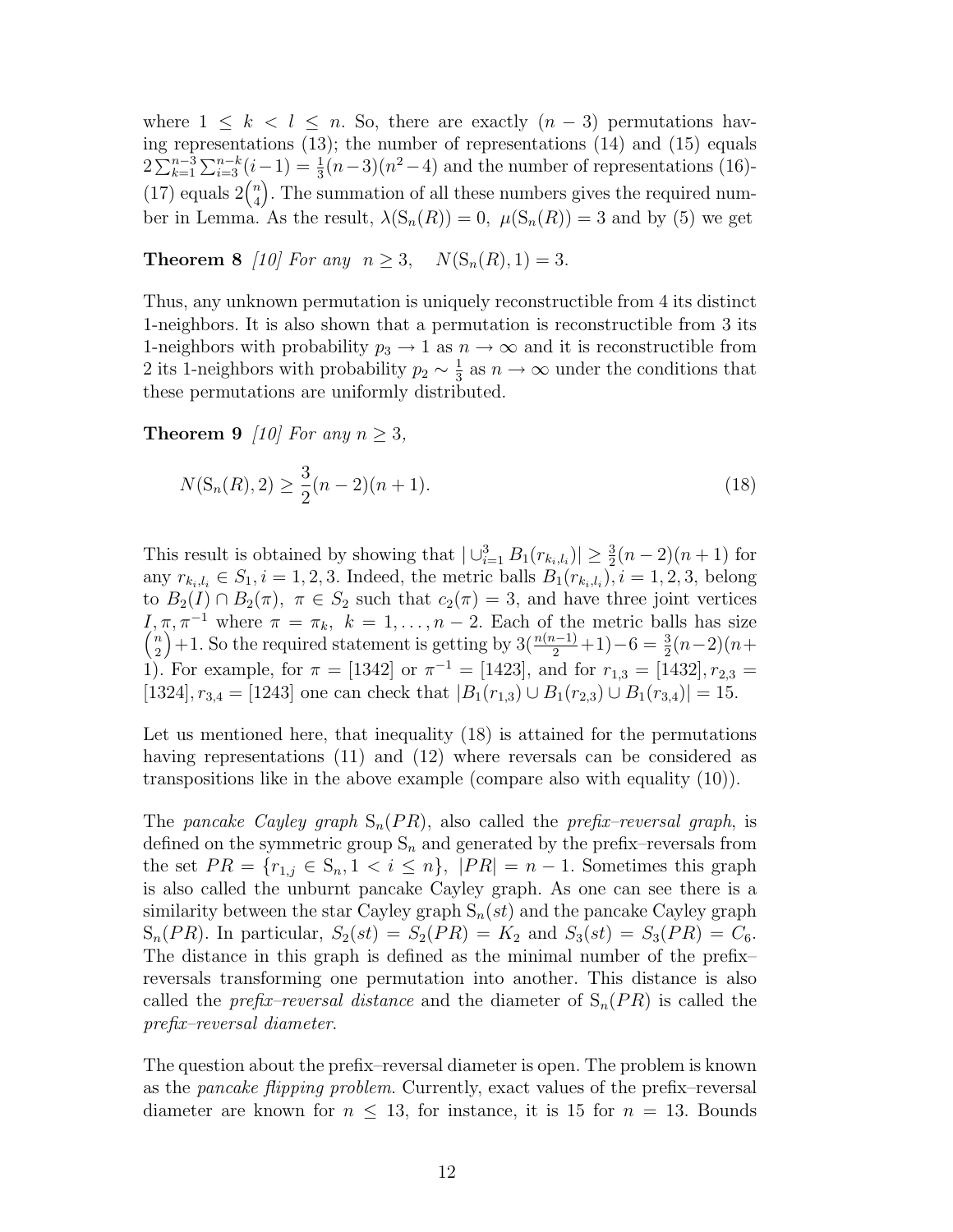are given in [30] where it is shown that the diameter of  $S_n(PR)$  is at most  $(5n+5)/3$  for all n, and at least  $17n/16$  for infinitely many n. A lower bound was improved in [23] such that the prefix–reversal diameter is at least  $15n/14$ . It was also shown there that sorting by the prefix–reversals (finding a sequence of the prefix–reversals sorting a permutation to the identity permutation) is an NP–hard problem. Some combinatorial properties of  $S_n(PR)$  are collected in the following

**Lemma 9** The pancake Cayley graph  $S_n(PR)$ ,  $n \geq 3$ , is a connected  $(n-1)$ regular graph of order n! without cycles of lengths of  $3,4,5$ .

From this Lemma  $\lambda(S_n(PR)) = 0$  and  $\mu(S_n(PR)) = 1$  since there are no triangles and quadrangles as well. It is not difficult to observe that  $N_2(S_n(PR)) = n$ for  $n \geq 4$  and  $N_1(S_n(PR)) = 2(n-1)$  for  $n \geq 4$ . So, by (4) and (5) we get

Theorem 10 For any  $n > 4$ ,

$$
N(S_n(PR), 1) = 2, \quad N(S_n(PR), 2) = N_1(S_n(PR), 2) = 2(n - 1).
$$

Comparing this statements with Theorem 7 one can see that there is one and the same result for the star and pancake Cayley graphs. Indeed, any unknown permutation is uniquely reconstructible from 3 distinct its 1-neighbors and from  $(2n - 1)$  distinct its 2-neighbors in the both cases.

Remark 4. The pancake Cayley graph corresponds to the n-dimensional pancake network in computer science such that this network has processors labeled with each of the n! distinct permutations of length n. Two processors are connected when the label of one is obtained from the other by some prefix– reversal. Each permutation is considered as a stack of different size pancakes. The diameter of this network corresponds to the worst communication delay for transmitting information in a system. Symmetries of this network were considered in [19]. It was shown that the pancake Cayley graph  $S_n(PR)$  is not edge–transitive, not distance–regular and not distance–transitive.

Remark 5. Sorting by fixed–length reversals (k-reversals) was considered in [31]. In particular, it was shown that  $O(n^{3/2})$  k-reversals suffice to transform any permutation to the identity permutation when  $k \approx \sqrt{n}$ . The number of connected components on the Cayley graphs generated by the fixed–length reversals was also discussed thereq. For instance, the trivial case is n-reversals and there are  $n!/2$  connected components for  $S_n$ ,  $k = n > 2$ .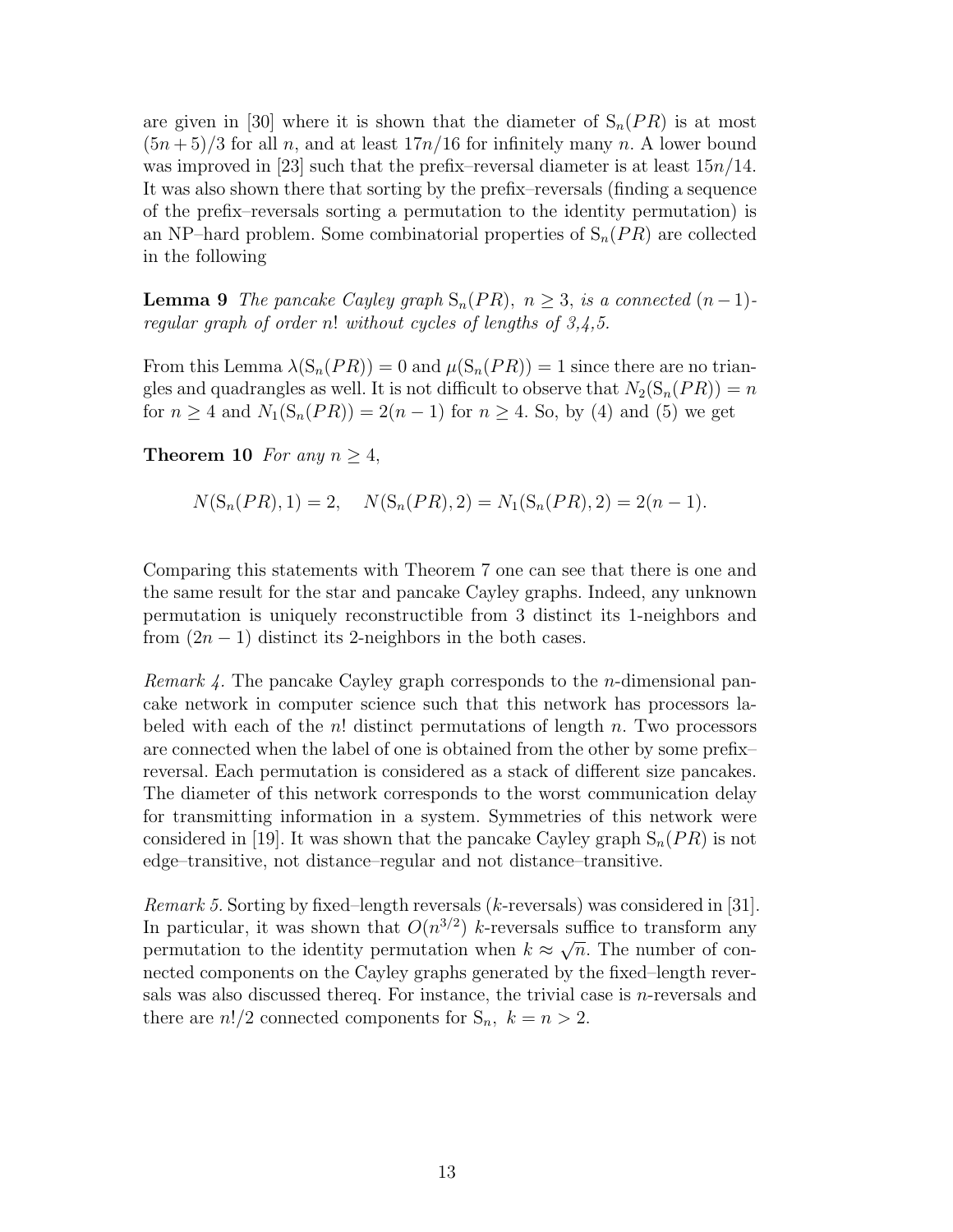### 4 Cayley graphs on  $B_n$  generated by transpositions and reversals

In this section we observe Cayley graphs on the signed permutation group  $B_n$  which is also known as the hyperoctahedral group [20]. The elements of  $B_n$  are signed permutations, i.e., permutations with a sign attached to every entry. We use the compact one–line notation for a signed permutation  $\pi = [\pi_1, \overline{\pi}_2, \ldots, \overline{\pi}_i, \ldots, \pi_n]$ , where a bar is written over an element with a negative sign. The *sign–change transpositions*  $t_{ij}^{\sigma}$ ,  $1 \leq i < j \leq n$ , switches two elements *i* and *j* and their signs, i.e.,  $[\ldots, \pi_i, \ldots, \overline{\pi}_j, \ldots] t_{ij}^{\sigma} = [\ldots, \pi_j, \ldots, \overline{\pi}_i, \ldots],$ and the sign-change "transpositions"  $t_{ii}^{\sigma}$ ,  $1 \leq i \leq n$ , changes the sign of the *i*-th element, i.e.,  $[\ldots, \pi_i, \ldots] t_{ii}^{\sigma} = [\ldots, \overline{\pi}_i, \ldots]$ . The sign-change reversals  $r_{i,j}^{\sigma}$  flip the signs of elements on the segments  $[i, j]$ ,  $1 \leq i \leq j \leq n$ , i.e.,  $[\ldots, \pi_i, \overline{\pi}_{i+1}, \ldots, \pi_{j-1}, \pi_j, \ldots] r_{i,j}^{\sigma} = [\ldots, \overline{\pi}_j, \overline{\pi}_{j-1}, \ldots, \pi_{i+1}, \overline{\pi}_i, \ldots].$ 

4.1 The transposition Cayley graphs  $B_n(T^{\sigma})$ ,  $B_n(t^{\sigma})$  and  $B_n(st^{\sigma})$ 

The transposition Cayley graph  $B_n(T^{\sigma})$  on the signed permutation group  $B_n$  is generated by the sign–change transpositions from the set  $T^{\sigma} = \{t_{ii}^{\sigma} \in B_n, 1 \leq$  $i \leq n \} \cup \{ t_{ij}^{\sigma} \in \text{B}_n, \; 1 \leq i < j \leq n \}, \; |T^{\sigma}| = \left( \frac{n+1}{2} \right)$  $\binom{+1}{2}$ . The distance in this graph is defined as the minimal number of the sign–change transpositions transforming one permutation into another. The order of this graph corresponds to the order of  $B_n$  that is  $2<sup>n</sup>n!$ . The basic facts about  $B_n(T<sup>\sigma</sup>)$  are collected in

**Lemma 10** The transposition Cayley graph  $B_n(T^{\sigma})$ ,  $n \geq 2$ ,

**Lemma 10** The transposition  $\alpha$ <br>(i) is a connected bipartite  $\binom{n+1}{2}$  $\binom{+1}{2}$ -regular graph of order  $2^n n!$ ;

(ii) it does not contain subgraphs isomorphic to  $K_{2,3}$ ;

(iii) each its vertex belongs to  $\frac{1}{2}(n^3 + 9n^2 - 58n + 90), n \ge 3$ , subgraphs isomorphic to  $K_{2,2}$ .

All these facts are based on the properties of the signed permutations belonging to the sphere  $S_2 = S_2(I)$ . There is no a signed permutation  $\pi \in S_2$ for which  $c_2(\pi) = 3$  and this means that there are no subgraphs isomorphic to  $K_{2,3}$  in  $B_n(T^{\sigma})$ . From the other side,  $c_2(\pi) = 2$  for a signed permutation  $\pi \in S_2$  if and only if  $\pi$  has one of the following representations

$$
t_{i,i}^{\sigma} t_{j,j}^{\sigma} = t_{j,j}^{\sigma} t_{i,i}^{\sigma}, \qquad 1 \le i < j \le n,\tag{19}
$$

$$
t_{k,k}^{\sigma} \ t_{i,j}^{\sigma} = t_{i,j}^{\sigma} \ t_{l,l}^{\sigma}, \quad 1 \le i < j \le n, \ k = i, l = j \text{ or } k = j, l = i,\tag{20}
$$

$$
t_{k,k}^{\sigma} \ t_{i,j}^{\sigma} = t_{i,j}^{\sigma} \ t_{k,k}^{\sigma}, \quad 1 \le i < j \le n, \ k \ne i \ \text{and} \ k \ne j, \ 1 \le k \le n,\tag{21}
$$

$$
t_{i,j}^{\sigma} t_{k,l}^{\sigma} = t_{i,j}^{\sigma} t_{k,l}^{\sigma}, \quad \text{for some } i, j, k, l. \tag{22}
$$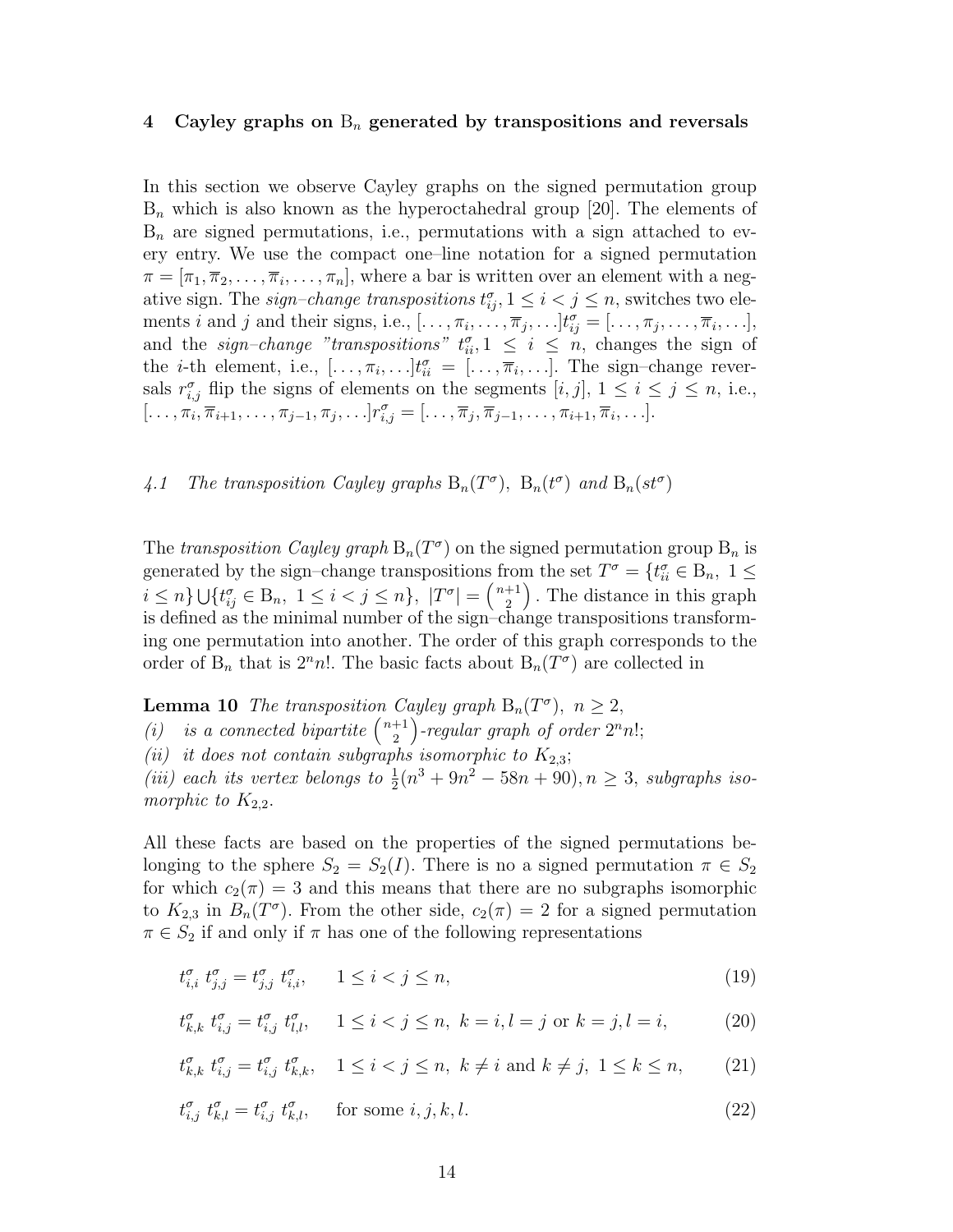So, there are exactly  $3\binom{n}{2}$ 2 ´ signed permutations having representations  $(19)$ and (20); the number of representations (21) equals  $n\binom{n-1}{2}$ nd (20); the number of representations (21) equals  $n\binom{n-1}{2}$  and there are  $3\binom{n-2}{2}$  $\binom{-2}{2} + 6\binom{n-3}{2}$  $\binom{-3}{2}$  signed permutations for which (22) holds. The required number in Lemma 10 is obtained by the summation of all these numbers. So, by this Lemma,  $\lambda(B_n(T^{\sigma})) = 0$ ,  $\mu(B_n(T^{\sigma})) = 2$  and by (5) we have

**Theorem 11** For any  $n \ge 2$ ,  $N(B_n(T^{\sigma}), 1) = 2$ .

The question about the reconstruction of a signed permutation from its distinct 2-neighbors is unanswered. The conjecture is  $N(B_n(T^{\sigma}), 2) = n(n + 1)$ for any  $n \geq 2$ .

The bubble-sort Cayley graph  $B_n(t^{\sigma})$  on the group  $B_n$  is generated by the sign–change bubble–sort transpositions from the set  $t^{\sigma} = \{t_{i,i}^{\sigma} \in B_n, 1 \leq i \leq$  $n\}\bigcup\{t_{i,i+1}^{\sigma}\in B_n, 1\leq i\leq n\},\ |t^{\sigma}|=2n-1.$  The main properties of this graph are presented by

**Lemma 11** The bubble-sort Cayley graph  $B_n(t^{\sigma})$ ,  $n \geq 2$ , (i) is a connected bipartite  $(2n - 1)$ -regular graph of order  $2<sup>n</sup>n!$ ; (ii) it does not contain subgraphs isomorphic to  $K_{2,3}$ ; (iii) each its vertex belongs to  $(2n^2 - 4n + 3)$ ,  $n \ge 3$ , subgraphs isomorphic to  $K_{2,2}$ .

From this Lemma,  $\lambda(B_n(t^{\sigma})) = 0$  since  $B_n(t^{\sigma})$  is a bipartite. There also does not exist a signed permutation  $\pi \in S_2$  such that  $c_2(\pi) = 3$ , hence there are no subgraphs isomorphic to  $K_{2,3}$ . The number of subgraphs isomorphic to  $K_{2,2}$  having I as one of the vertices can be calculated by the formulas (19)-(22) taking into account that  $j = i + 1$  in (20) and (21), and  $j = i + 1$ ,  $l =$ (22) taking mto account that  $j = i + 1$  in (2)<br> $k+1, k \neq i+1$  in (22). From this, there are  $\binom{n}{2}$  $\binom{n}{2}$  and  $\binom{n-2}{2}$  $\binom{-2}{2}$  signed permutations represented by  $(19)$  and  $(22)$ ; the numbers of representations  $(20)$  and  $(21)$ equal  $2(n-1)$  and  $(n-2)(n-1)$ , respectively. These gives the total number. So,  $\mu(B_n(t^{\sigma})) = 2$  and by (5) the following theorem takes place

**Theorem 12** For any  $n \ge 2$ ,  $N(B_n(t^{\sigma}), 1) = 2$ .

The similar results are obtained for the *star Cayley graph*  $B_n(st^{\sigma})$  on the group  $B_n$  generated by the sign–change prefix–transpositions from the set  $st^{\sigma} = \{t_{i,i}^{\sigma} \in B_n, 1 \leq i \leq n\} \cup \{t_{1,i}^{\sigma} \in B_n, 1 < i \leq n\}, |t^{\sigma}| = 2n - 1.$ 

**Lemma 12** The star Cayley graph  $B_n(st^{\sigma}), n \geq 2$ ,

(i) is a connected bipartite  $(2n - 1)$ -regular graph of order  $2<sup>n</sup>n!$ ;

(ii) it does not contain subgraphs isomorphic to  $K_{2,3}$ ;

(iii) each its vertex belongs to  $\frac{3}{2}n(n-1)$ ,  $n \geq 3$ , subgraphs isomorphic to  $K_{2,2}$ .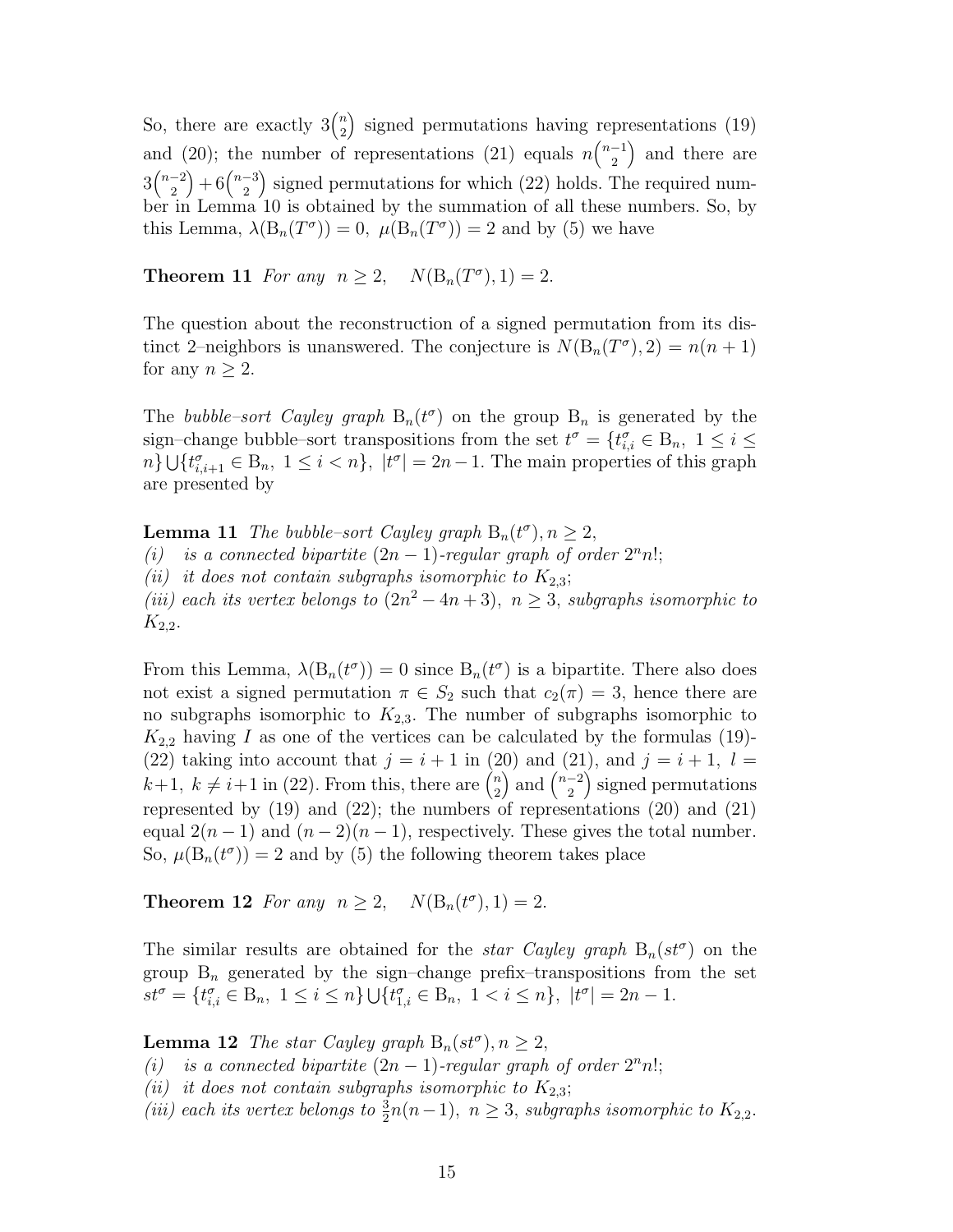Again, we have  $\lambda(B_n(st^{\sigma})) = 0$  and  $\mu(B_n(st^{\sigma})) = 2$  by the same reasons as in the previous case. The number of signed permutations  $\pi \in S_2$  for which  $c_2(\pi) = 2$  is calculated by the formulas (19)-(21) when  $i = 1, k = 1, l = j$  or  $i = 1, l = 1, k = j$  in (20), and  $i = 1, k \neq 1$ , in (21); the formula (22) doesn't  $u = 1, u = 1, \kappa - j$  in (20), and  $u = 1, \kappa \neq 1$ ,<br>hold in this case. So, the total number is  $\binom{n}{2}$  $\binom{n}{2} + 2(n-1) + (n-2)(n-1) =$ 3  $\frac{3}{2}n(n-1)$ . From this Lemma, and by (5) we have

**Theorem 13** For any  $n \ge 2$ ,  $N(B_n(st^{\sigma}), 1) = 2$ .

Thus, for all considered Cayley graphs in this section, any unknown signed permutation is uniquely reconstructible from 3 its distinct 1-neighbors. There are no results on reconstructing a signed permutation from its distinct 2– neighbors in the graphs  $B_n(t^{\sigma})$  and  $B_n(st^{\sigma})$ .

Remark 6. The Cayley graphs on the signed permutation group generated by the sign–change transpositions  $t_{i,j}^{\sigma}$ , when  $i \neq j$ , are considered in [12]. It is shown there that the connected components arise for these graphs. The number of these connected components depends on the set of generators. For example, if all transpositions  $t_{i,j}^{\sigma}$ ,  $1 \leq i < j \leq n$ , are the generators, then there are 2 connected bipartite  $\binom{n}{3}$  $\binom{n}{2}$ -regular components of order  $2^{n-1}n!$ . Each of these connected components represents a subgroup of  $B_n$  and by symmetry these subgroups are isomorphic. The even–signed permutation group  $D_n$  [20] which is the normal subgroup of  $B_n$  of index 2 whose elements are signed permutations with even numbers of negative elements is one of these subgroups for this Cayley graph. In the case, when the sign–change bubble–sort transpositions  $t_{i,i+1}^{\sigma}$ ,  $1 \leq i < n$ , are the generators, then there are  $2^{n}$  connected  $\frac{v_i}{\text{bipartite}} \left(\frac{n}{2}\right)$  $n \choose 2$  –regular components of order n!. Each of these connected components represents a subgroup of  $B_n$  isomorphic to  $S_n$  and these components are isomorphic to the Cayley graph  $S_n(t)$  (see section 3.1). The similar situation appears when the prefix-transpositions  $t_{1,i}^{\sigma}$ ,  $1 \leq i \leq n$ , are considered as the generators. In this case, there are  $2^n$  connected bipartite  $(n-1)$ –regular components of order n! each of which is isomorphic to the Cayley graph  $S_n(st)$  (see section 3.1). It is required 3 distinct 1–neighbors to reconstruct any unknown signed permutation in all these cases.

4.2 The reversal Cayley graphs  $B_n(R^{\sigma})$  and  $B_n(PR^{\sigma})$ 

The reversal Cayley graph  $B_n(R^{\sigma})$  is defined on the signed permutation group  $B_n$  and generated by the sign–change reversals from the set  $R^{\sigma} = \{r_{i,j}^{\sigma} \in$  $B_n, 1 \leq i \leq j \leq n\}, |R^{\sigma}| = \binom{n+1}{2}$  $\binom{+1}{2}$ . The distance in the graph  $B_n(R^{\sigma})$  is defined as the minimal number of sign–change reversals transforming one signed permutation into another. It is shown in [32] that the diameter of  $B_n(R^{\sigma})$  is  $(n + 1)$  and the permutations  $[+n, +(n-1),...,+1]$ , when n is even, and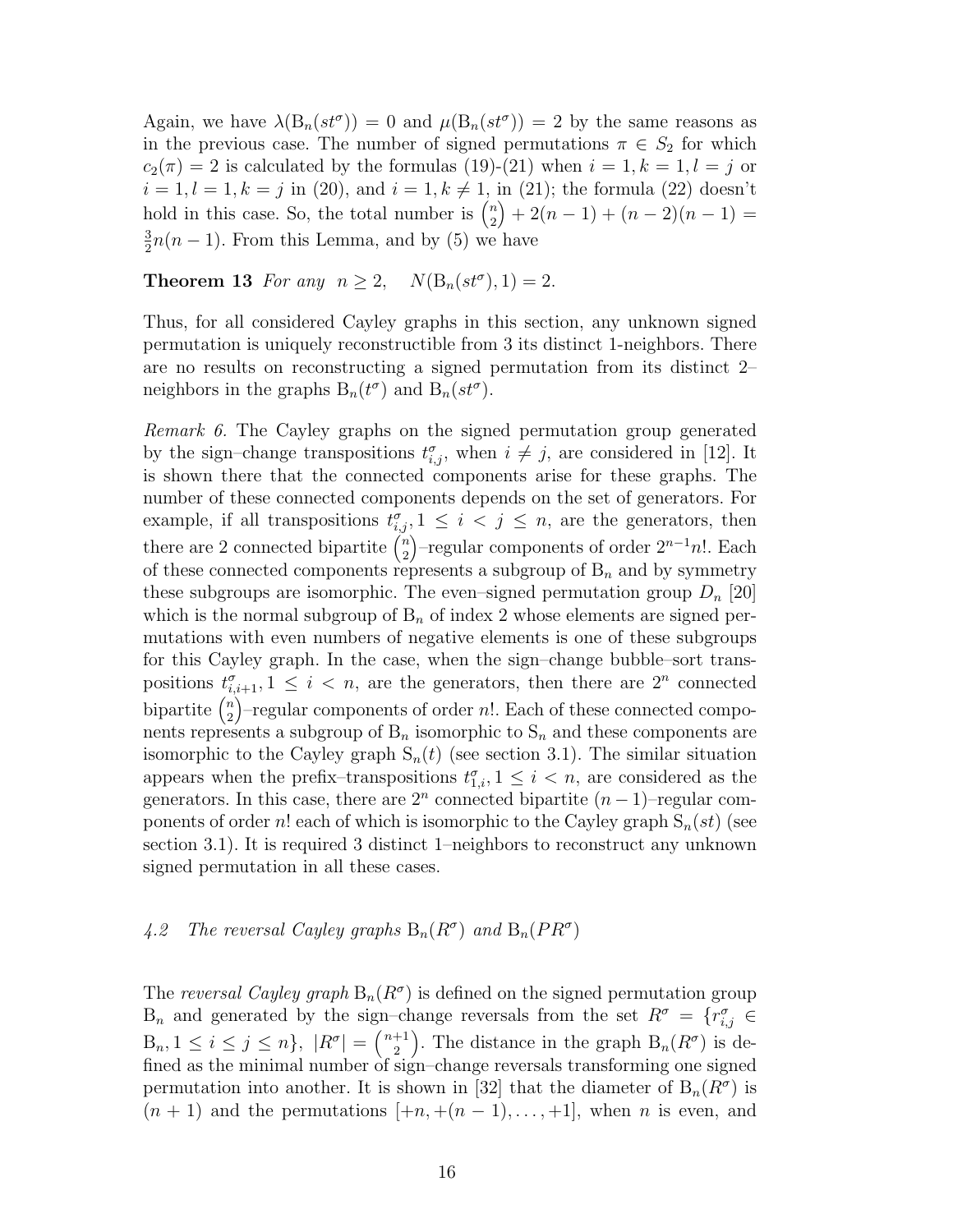$[-2, +1, +3, +n, +(n-1), \ldots, +4]$ , when  $n > 3$  is odd, are at this maximum distance from the identity permutation.

**Lemma 13** [13] The reversal Cayley graph  $B_n(R^{\sigma})$ ,  $n \geq 2$ ,<br>(i) is a connected  $\binom{n+1}{2}$ -regular graph of order  $2^n n!$  and d 2  $\frac{U}{\sqrt{2}}$ -regular graph of order  $2<sup>n</sup>n!$  and diameter  $(n + 1);$ (ii) it does not contain triangles and subgraphs isomorphic to  $K_{2,3}$ ; (iii) each its vertex belongs to  $\frac{1}{12}(n-1)n(n+1)(n+4)$  subgraphs isomorphic to  $K_{2,2}$ .

It is also shown that  $c_2(\pi) = 2$  for any signed permutation  $\pi \in S_2$  if and only if  $\pi$  has one of the following representations

$$
r_{k,l}^{\sigma} r_{k,j}^{\sigma} = r_{k+l-j,l}^{\sigma} r_{k,l}^{\sigma}, \qquad k \le j \le l-1,
$$
\n(23)

$$
r_{k,l}^{\sigma} r_{k,j}^{\sigma} = r_{k,j}^{\sigma} r_{k+j-l,j}^{\sigma}, \qquad l+1 \le j \le n,
$$
\n(24)

$$
r_{k,l}^{\sigma} r_{i,j}^{\sigma} = r_{i,j}^{\sigma} r_{k,l}^{\sigma}, \qquad k \le l < i \le j,\tag{25}
$$

$$
r_{k,l}^{\sigma} r_{i,j}^{\sigma} = r_{l-j+k,l-i+k}^{\sigma} r_{k,l}, \qquad k < i \le j < l,
$$
\n(26)

where  $1 \leq k \leq l \leq n$ . The number of representations (23) and (24) equals  $2\sum_{k=1}^{n-1}\sum_{i=1}^{n-k}i=\frac{1}{3}$  $\sum_{i=1}^{n-k} i = \frac{1}{3}n(n-1)(n+1)$ ; the number of representations (25) and (26)  $\omega \nightharpoonup_{k=1}^{\infty}$ <br>equals  $\binom{n}{2}$  $\sum_{i=1}^{n} i - \frac{1}{3}h(h-1)(h+1)$ , the num<br>  $\sum_{i=1}^{n} j$ , when  $k = l < i = j$ , equals  $\binom{n}{3}$  $\binom{n}{3}$  in each of three cases  $k = l < i < j$ ,  $k < l < i = j, k < i = j < l$ , and equals  $2{n \choose l}$  $\binom{n}{4}$  in the cases when all  $i, j, k, l$ differ. The required number is obtained by the summation of all these numbers. So, from this Lemma,  $\lambda(B_n(R^{\sigma})) = 0$ ,  $\mu(B_n(R^{\sigma})) = 2$  and by (5) we get

**Theorem 14** [13] For any  $n \ge 2$ ,  $N(B_n(R^{\sigma}), 1) = 2$ .

Thus, any unknown signed permutation is uniquely reconstructible from 3 its distinct 1-neighbors. It is also shown that a signed permutation is reconstructible from 2 its distinct 1-neighbors with probability  $p_2 \sim \frac{1}{3}$  $\frac{1}{3}$  as  $n \to \infty$ under the conditions that these signed permutations are uniformly distributed. In the case, when  $r = 2$  the following theorem holds

**Theorem 15** [13] For any  $n \geq 2$ ,

$$
N(B_n(R^{\sigma}), 2) \ge n(n+1). \tag{27}
$$

This result is obtained by the same method as for the reversal Cayley graph  $S_n(R)$ . Let us mentioned here, that inequality (27) is attained for the permutations  $\pi$  with  $c_2(\pi) = 2$  having the representations (23)–(26) where the sign–change reversals correspond to the sign–change transpositions.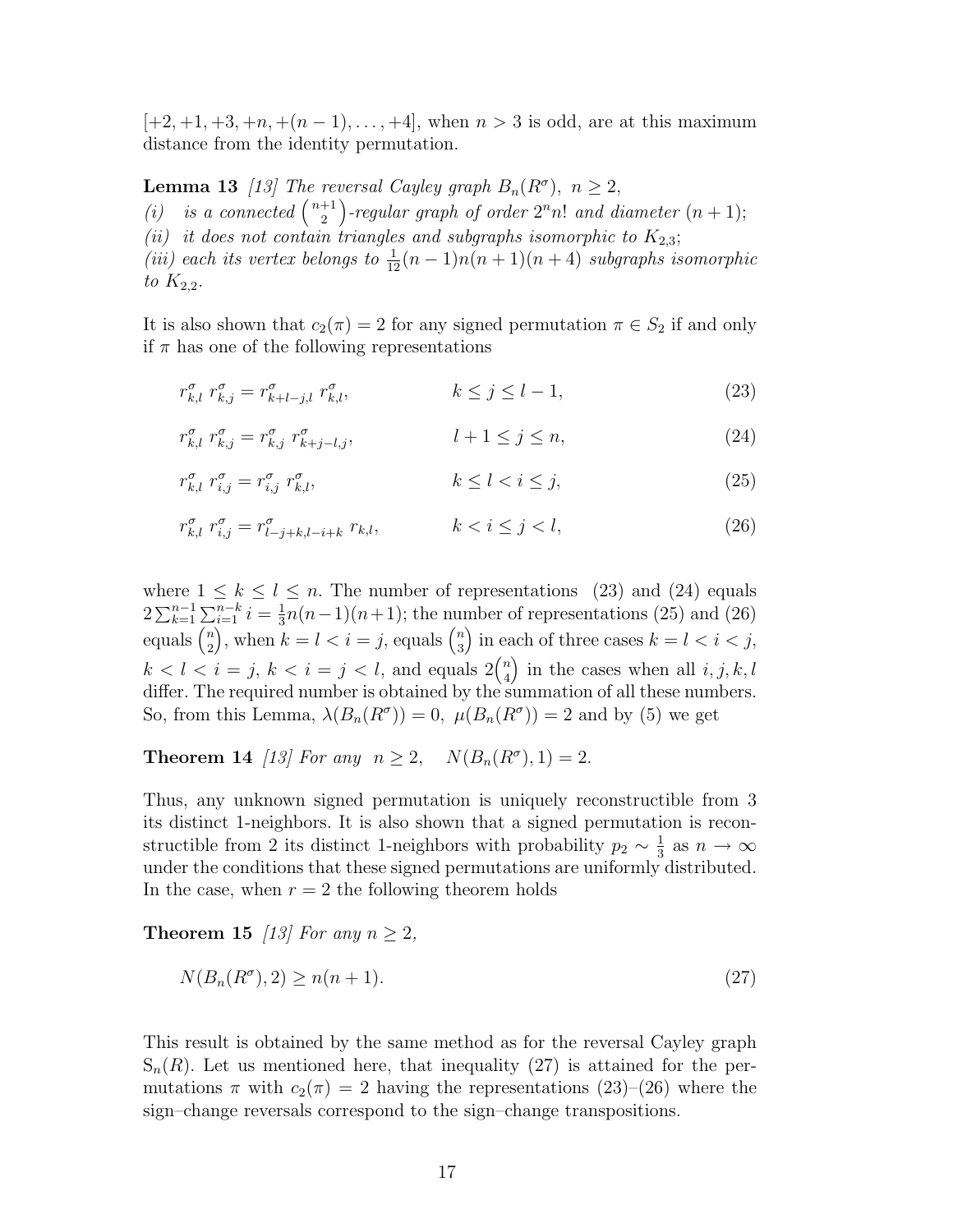The burnt pancake Cayley graph  $B_n(PR^{\sigma})$ , also called burnt prefix-reversal *graph*, is defined on the signed permutation group  $B_n$  and generated by the sign–change prefix–reversals from the set  $PR^{\sigma} = \{r_{1,i}^{\sigma} \in B_n, 1 \le i \le n\},\$  $|PR^{\sigma}| = 2n - 1$ . The distance in this graph is defined as the minimal number of the sign–change prefix–reversals transforming one signed permutation into another. This distance is also called the *burnt prefix–reversal distance* and the diameter of  $B_n(PR^{\sigma})$  is called the *burnt prefix–reversal diameter*. The problem of finding the burnt prefix–reversal diameter is known as the burnt pancake flipping problem. It was shown in [22] that the burnt prefix–reversal diameter is at most  $3n/2$  and at least  $2n-2$  where the upper bound holds for  $n \geq 10$ . It is conjectured that the diameter is achieved by the negative identity permutation  $-I = [-1, -2, \ldots, -n].$ 

**Lemma 14** The burnt pancake Cayley graph  $B_n(PR^{\sigma})$ ,  $n \geq 2$ ,

- (i) is a connected  $(2n 1)$ -regular graph of order  $2<sup>n</sup>n!$ ;
- (ii) it does not contain triangles and subgraphs isomorphic to  $K_{2,3}$ ;
- (iii) each its vertex belongs to  $\frac{3}{2}n(n-1)$  subgraphs isomorphic to  $K_{2,2}$ .

There are no subgraphs isomorphic to  $K_{2,3}$  since there is no a signed permutation  $\pi \in S_2$  for which  $c_2(\pi) = 3$ . The number of subgraphs isomorphic to  $K_{2,2}$ having  $I$  as one of the vertices can be calculated by the formulas  $(23)-(25)$  taking into account that  $k = 1$  in (23) and (24), and  $i = 1, k = 1, 1 \leq l < j \leq n$ in (25). The formula (26) coincide with (23) when  $k = 1$ . So, the number of representations  $(23)$ – $(25)$  equals  $3\binom{n}{2}$  $n_2$ ) and this gives the required answer. From this Lemma,  $\lambda(B_n(PR^{\sigma})) = 0$  and  $\mu(B_n(PR^{\sigma})) = 2$ , this means that any sign–change permutation is uniquely reconstructible from 3 its distinct 1–neighbors in this case.

# 5 Acknowledgment

Some results presented in this paper were discussed with V.I. Levenshtein and J. Siemons during the Dagstuhl–Seminar 06201 "Combinatorial and Algorithmic Foundations of Pattern and Association Discovery" which was held from 15th to 20th of May 2006. Some pieces of our joint work on the reconstructing elements of groups are used in this text. The author also gratefully thanks the Organizing Committee for the possibility to participate at the seminar.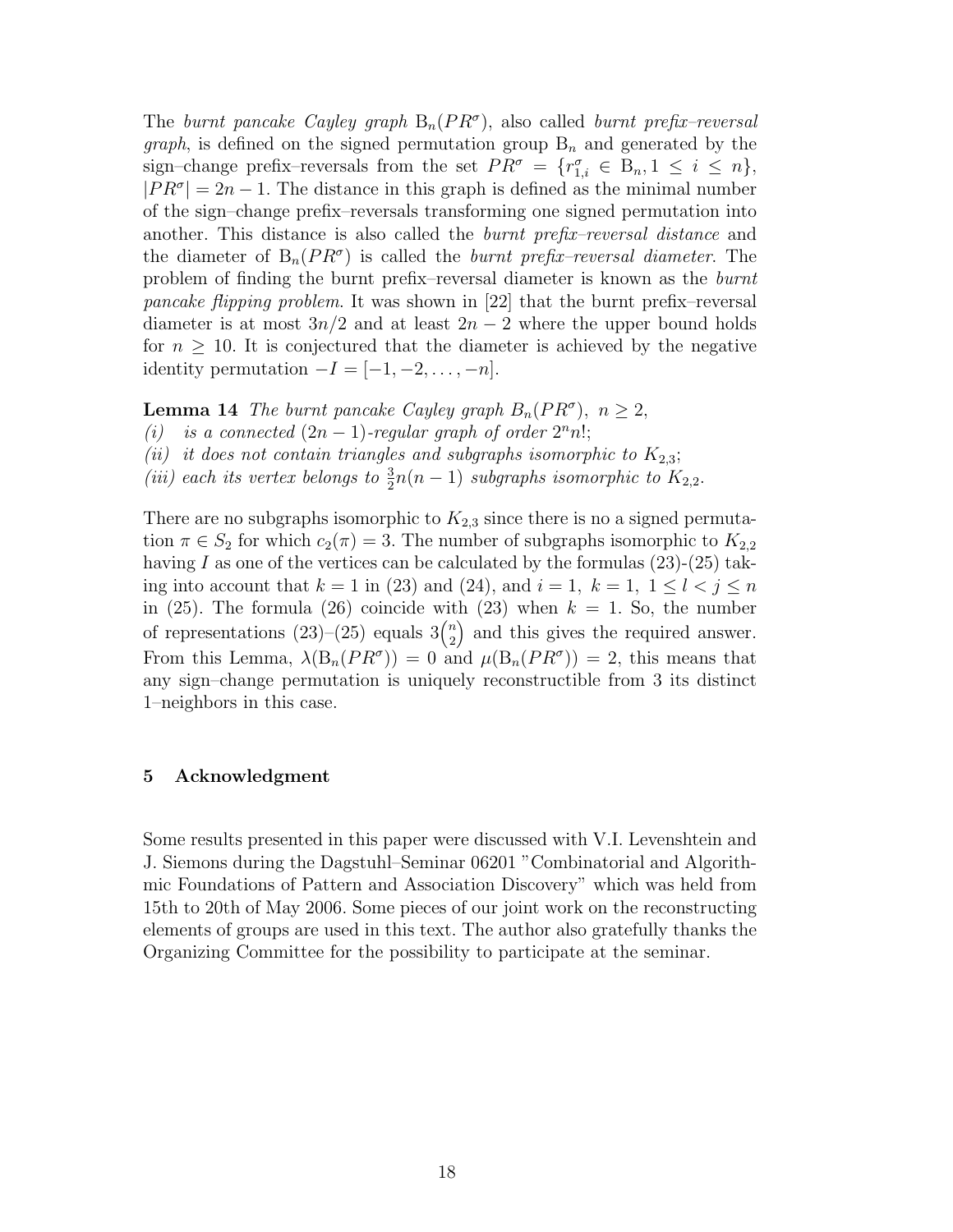## References

- [1] J.A. Bondy, R.L. Hemminger, Graph reconstruction a survey, J. Graph Theory 1 (1977) 227–268.
- [2] C.ST.J.A. Nash–Williams, The reconstruction problem, in: L.W. Beineke, R.J. Wilson, (Eds.), Selected topics in graph theory, Chapter 8, Academic Press, London, 1978, pp.205–302.
- [3] J.A. Bondy, A graph reconstructor's manual, in: Surveys in combinatorics, Proceedings of the 13th British Combinatorial Conference, Guildford, UK, 1991, London Mathematical Society Lecture Note Series 166 (1991) 221–252.
- [4] V. Mnukhin, Combinatorial properties of partially ordered sets and group actions, TEMPUS Lecture Notes: Discrete Mathematics and Applications 8, 1993.
- [5] P. Cameron, Stories of the age reconstruction, Congressus Numerantium 113 (1996) 31–41.
- [6] P. Maynard, J. Siemons, Efficient reconstruction of partitions, Discr. Math. 293 (2005) 205–211.
- [7] V.I. Levenshtein, Efficient reconstruction of sequences from their subsequences or supersequences, Journal of Combin. Theory Ser. A 93 (2) (2001) 310–332.
- [8] V.I. Levenshtein, Reconstructing objects from a minimum number of distorted patterns, Dokl. Acad. Math. 354 (5) (1997) 593–596 (in Russian); English translation: Doklady Mathematics, 55 (3) (1997) 417–420.
- [9] V.I. Levenshtein, Efficient reconstruction of sequences, IEEE Trans. Inform. Theory 47 (1) (2001) 2–22.
- [10] E. Konstantinova, Reconstruction of permutations, Bayreuther Mathematische Schriften 73 (2005) 213–227.
- [11] E. Konstantinova, Reconstruction of signed permutations from their distorted patterns, Proceedings of the 2005 IEEE International Symposium on Information Theory, Adelaide, South Australia, Australia, 4–9 September 2005, 474–477.
- [12] E. Konstantinova, Intersection of metric balls in transposition Cayley graphs, Proceedings of the VII International Conference on Discrete Models in Control System Theory, Moscow, March 4–6, 2006, 172–178.
- [13] E. Konstantinova, On reconstruction of signed permutations distorted by reversal errors, Discrete Mathematics, in press.
- [14] E.V. Konstantinova, V.I. Levenshtein, J.Siemons, Reconstructing elements of groups, to appear.
- [15] V. Banfa, P. Pevzner, Genome rearrangments and sorting by reversals, SIAM Journal on Computing 25 (2) (1996) 272–289.